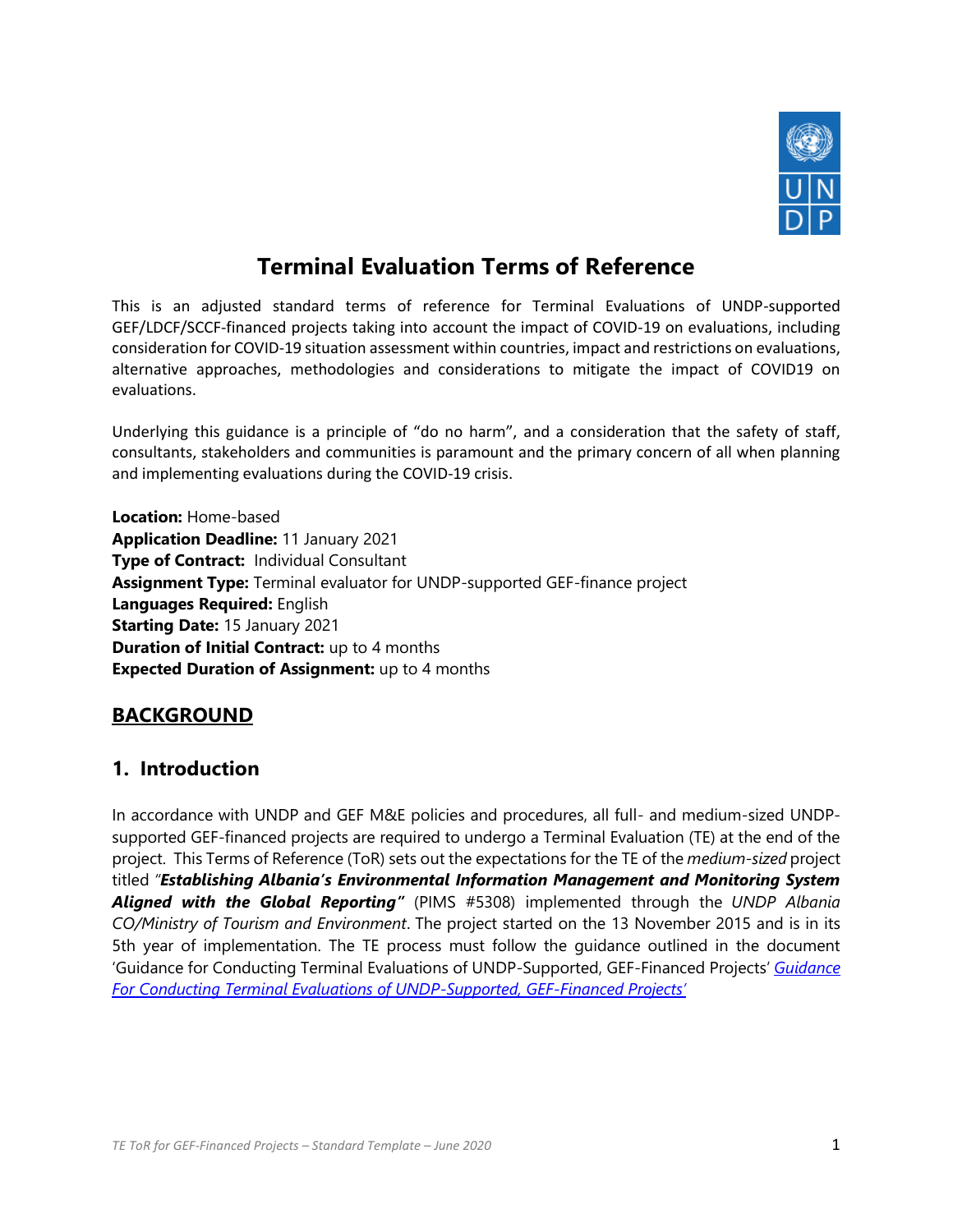## **2. Project Description**

This project is designed to strengthen capacity for environmental monitoring and information management in Albania by establishing an operational environmental information management and monitoring system (EIMMS) with a focus on the MEAs of biodiversity, climate change and land degradation.

The project will address the need for an environmental monitoring system that is integrated throughout relevant government institutions and that uses international monitoring standards for indicator development, data collection, analysis, and policymaking. It will also build on existing technical and institutional capacity in Albania to align its management and monitoring efforts with global monitoring and reporting priorities. Increased capacity in this area will improve reporting to the Rio Conventions for sustainable development through better-informed environmental policy.

The project will aim at: (i) Development of the EIMMS to enable integration of global environment commitments into planning and monitoring processes. (ii) Development and application of uniform indicators encompassing UNFCCC, CBD and CCD concerns and global environmental threats, and (iii) Stakeholder's capacity for information management of key global environment data and utilization is enhanced at national and local level.

Lessons leared from the project are the Diffusion, Uptake of Knowledge and Ownership on establishing an Environmental Information and Management System. Given the attempts with previous digitized information systems, that had failed or lagged use, the establishment of the Technical Working Group (TWG) with members from the government, agencies, projects with similar aims and interested stakeholders was vital in diffusing the information, up-taking of knowledge, involvement and most important the ownership of the system by the government counterparty. This was materialized with the EIMMS system and its endorsement from the National Environmental Agency.

It is to be noted that the Government of Albania was under State of Emergency from the November 26th, 2019 earthquake of 6.4 Richter magnitude that hit central and west Albania until 23rd of June 2020 given the COVID-19 pandemic.

A set of mitigation measures including lockdowns, curfews, travel bans etc. were applied and some continue to be in place resulting in some delays in project activity implementation. To cope with the Covid-19 situation, from March 2020 and ongoing, the project has been working through online system (virtual meetings) to conduct coordination discussions with UNDP Albania, the Implementing Partner (Ministry of Tourism and Environment) and other relevant partners.

#### **3. TE Purpose**

The TE report will assess the achievement of project results against what was expected to be achieved and draw lessons that can both improve the sustainability of benefits from this project, and aid in the overall enhancement of UNDP programming. The TE report promotes accountability and transparency and assesses the extent of project accomplishments.

The TE process must follow a collaborative and participatory approach ensuring close engagement with key participants including the Commissioning Unit (usually the UNDP Country Office), RTAs, Regional M&E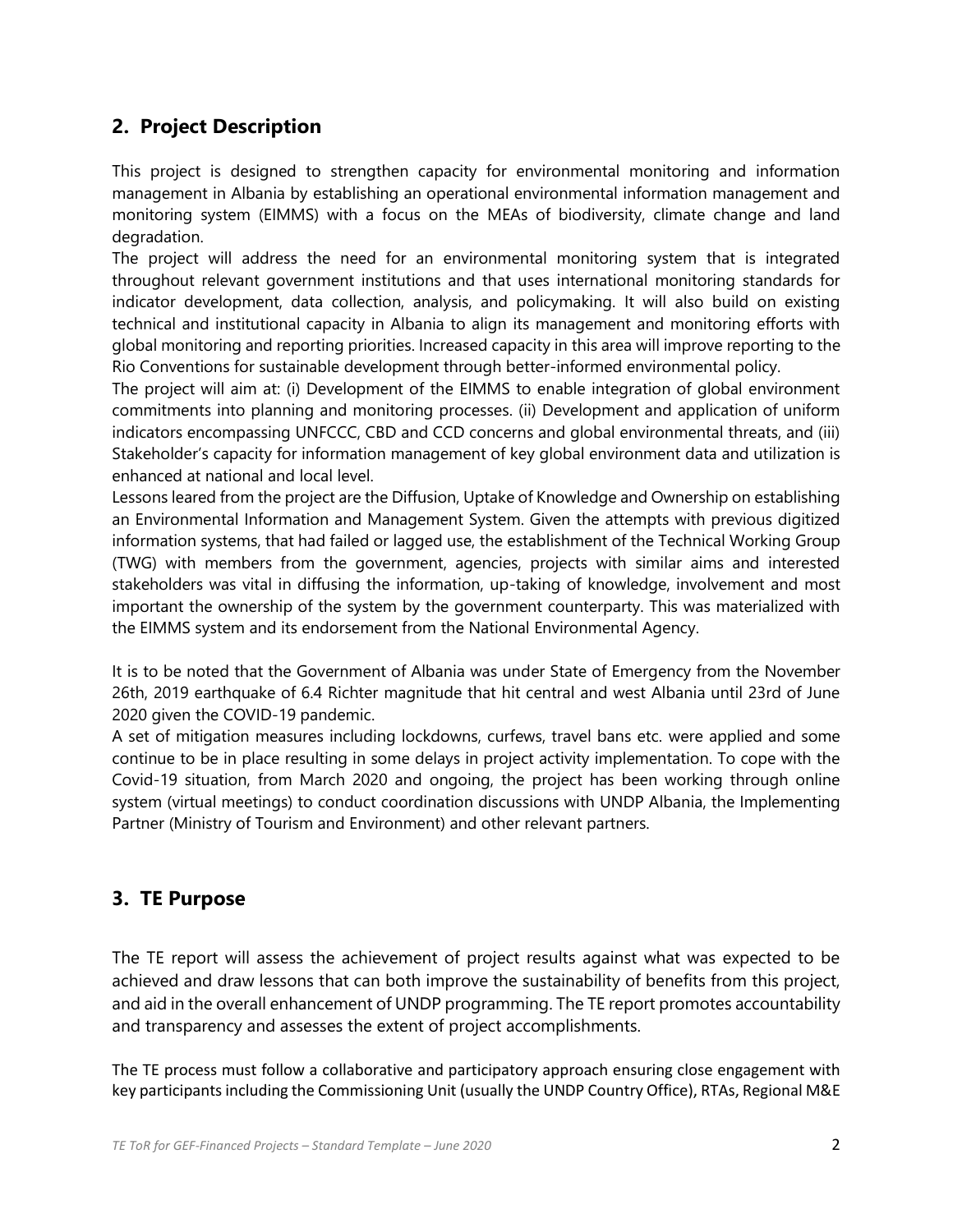Advisors, Country Office M&E Focal Points and Programme Officers, Government counterparts including the Ministry of Tourism and Environment, and other key stakeholders. Ideally, the TE should occur during the last few months of project activities, allowing the TE consultant to proceed while the Project Team is still in place, yet ensuring the project is close enough to completion for the evaluation expert to reach conclusions on key aspects such as project sustainability.

The COVID pandemic has affected the project implementation due to several measures and restrictions imposed in the country. Albania was under State of Emergency from the November 26th, 2019 Earthquake of 6.4 Richter magnitude that hit central and west Albania until 23rd of June 2020 given the multiplied impact of COVID-19 pandemic.

Since March 9, 2020, where measures on Covid-19 have started in Albania, a set of mitigation measures including lockdowns, curfews, travel bans were applied, and some continue to be in place amid the rise of the number of cases of Covid-19 in Albania.

They have affected the project implementation resulting in delays due to delays in government counterparts providing feedback and input for the development of studies; approval of studies, due to home confinement. Difficulty/inability in reaching out to stakeholders to acquire information and data for the preparation of studies and their participation in awareness raising activities, workshops, meetings, etc.

On Monday, July 13th, 2020, a Virtual Steering Committee took place, where the Steering Committee members were updated on the project's recent development and continuous work plan.

A no-cost project extension of 3 months to mitigate and conclude the project given the implementation delays from the Covid-19 pandemic and November 26th, 2019 earthquake of 6.4 Richter magnitude was requested and approved.

Hence, most of the activities planned for Q2 of the year 2020 were moved to Q3 and Q4. In Q4, some activities in the field were implemented with a small group of a maximum of 10 people by practicing physical distancing, and some activities that were supposed to be attended by participants from various places were adjusted through virtual options.

## **DUTIES AND RESPONSIBILITIES**

## **4. TE Approach & Methodology**

The TE must provide evidence-based information that is credible, reliable and useful.

The TE consultant will review all relevant sources of information including documents prepared during the preparation phase (i.e. PIF, UNDP Initiation Plan, UNDP Social and Environmental Screening Procedure/SESP) the Project Document, project reports including annual APRs, project budget revisions, national strategic and legal documents, and any other materials that the expert considers useful for this evidence-based evaluation.

The TE consultant is expected to follow a participatory and consultative approach ensuring close engagement with the Project Team, government counterparts, Implementing Partners, the UNDP Country Office(s), the Regional Technical Advisors, direct beneficiaries and other stakeholders.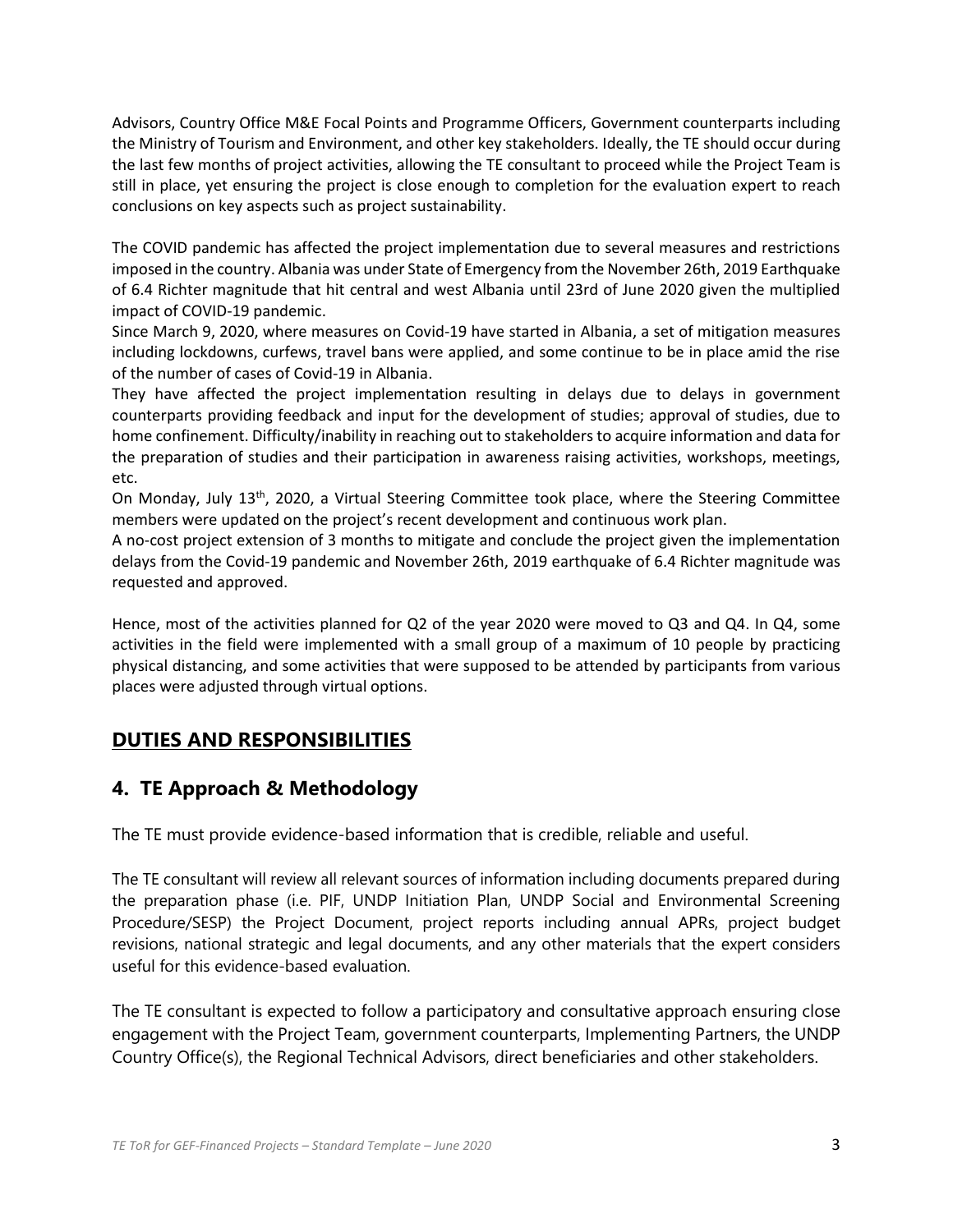Engagement of stakeholders is vital to a successful TE. Stakeholder involvement should include interviews with stakeholders who have project responsibilities, including but not limited to executing agencies, senior officials and task team/component leaders, key experts and consultants in the subject area, Project Board, project beneficiaries, academia, local government and CSOs, etc.

Additionally, the TE mission for the international consultant may not be possible due to the Covid-19 situation in Albania. For this, virtual tools will be used to conduct the interviews.

| <b>Project Partner</b>                                                    |
|---------------------------------------------------------------------------|
| <b>Project Coordinator</b>                                                |
| UNDP Country Office Programme Officer                                     |
| Ministry of Tourism and Environment                                       |
| National Environmental Agency                                             |
| National Agency of Protected Areas                                        |
| Agency for Parks and Recreation-Tirana Municipality                       |
| University of Tirana-Faculty of Natural Sciences                          |
| Polytechnic University of Tirana- Department of Environmental Engineering |

The specific design and methodology for the TE should emerge from consultations between the TE consultant and the above-mentioned parties regarding what is appropriate and feasible for meeting the TE purpose and objectives and answering the evaluation questions, given limitations of budget, time and data. The TE consultant must use gender-responsive methodologies and tools and ensure that gender equality and women's empowerment, as well as other cross-cutting issues and SDGs are incorporated into the TE report.

The final methodological approach including interview schedule and data to be used in the evaluation should be clearly outlined in the inception report and be fully discussed and agreed between UNDP, stakeholders and the TE consultant.

The final TE report should describe the full TE approach taken and the rationale for the approach making explicit the underlying assumptions, challenges, strengths and weaknesses about the methods and approach of the evaluation.

As of 11 March 2020, the World Health Organization (WHO) declared COVID-19 a global pandemic as the new coronavirus rapidly spread to all regions of the world.

UNDP cannot be liable for anything that may result to the international consultant that is COVID related, be it health wise, time in quarantine, change in flights, etc.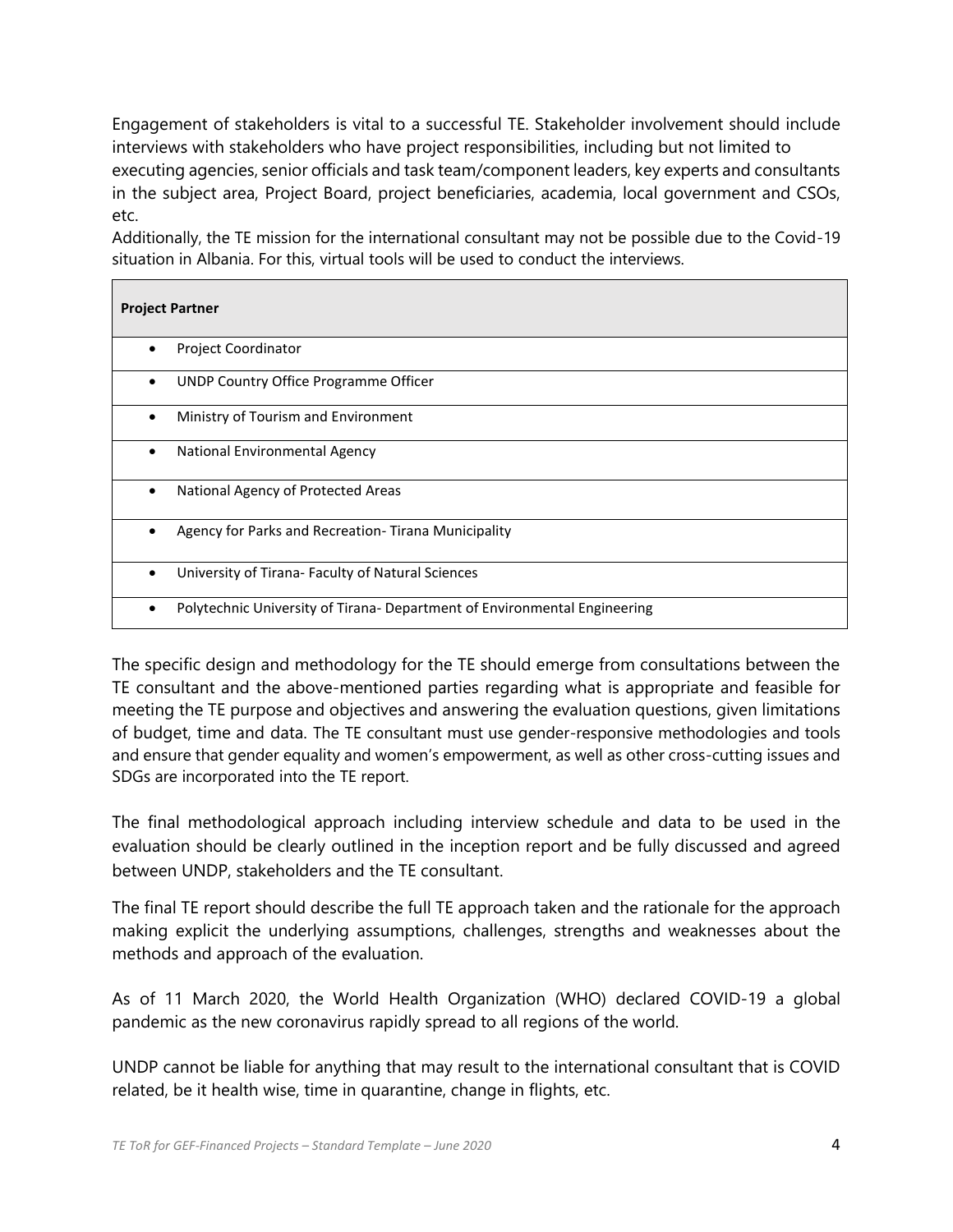The TE consultant should develop a methodology that takes this into account and conduct the TE virtually and remotely, including the use of remote interview methods and extended desk reviews, data analysis, surveys and evaluation questionnaires.

This should be detailed in the TE Inception Report and agreed with the Commissioning Unit. The TE is to be carried out virtually and consideration should be taken for stakeholder availability, ability or willingness to be interviewed remotely.

In addition, their accessibility to the internet/computer may be an issue as many government and national counterparts may be working from home. These limitations must be reflected in the final TE report.

Given that the data collection/field mission is not possible due to Covid-19, the remote interviews will be undertaken through online means (skype, zoom etc.).

No stakeholders, consultants or UNDP staff should be put in harm's way and safety is the key priority.

## **5. Detailed Scope of the TE**

The TE will assess project performance against expectations set out in the project's Logical Framework/Results Framework (see TOR Annex A). The TE will assess results according to the criteria outlined in the Guidance for TEs of UNDP-supported GEF-financed Projects *[Guidance For Conducting](http://web.undp.org/evaluation/guideline/documents/GEF/TE_GuidanceforUNDP-supportedGEF-financedProjects.pdf)  [Terminal Evaluations of UNDP-Supported, GEF-](http://web.undp.org/evaluation/guideline/documents/GEF/TE_GuidanceforUNDP-supportedGEF-financedProjects.pdf)Financed Projects'*.

The Findings section of the TE report will cover the topics listed below. A full outline of the TE report's content is provided in ToR Annex C.

The asterisk "(\*)" indicates criteria for which a rating is required.

Findings

- i. Project Design/Formulation
- National priorities and country driven-ness
- Theory of Change
- Gender equality and women's empowerment
- Social and Environmental Safeguards
- Analysis of Results Framework: project logic and strategy, indicators
- Assumptions and Risks
- Lessons from other relevant projects (e.g. same focal area) incorporated into project design
- Planned stakeholder participation
- Linkages between project and other interventions within the sector
- Management arrangements
- ii. Project Implementation
- Adaptive management (changes to the project design and project outputs during implementation)
- Actual stakeholder participation and partnership arrangements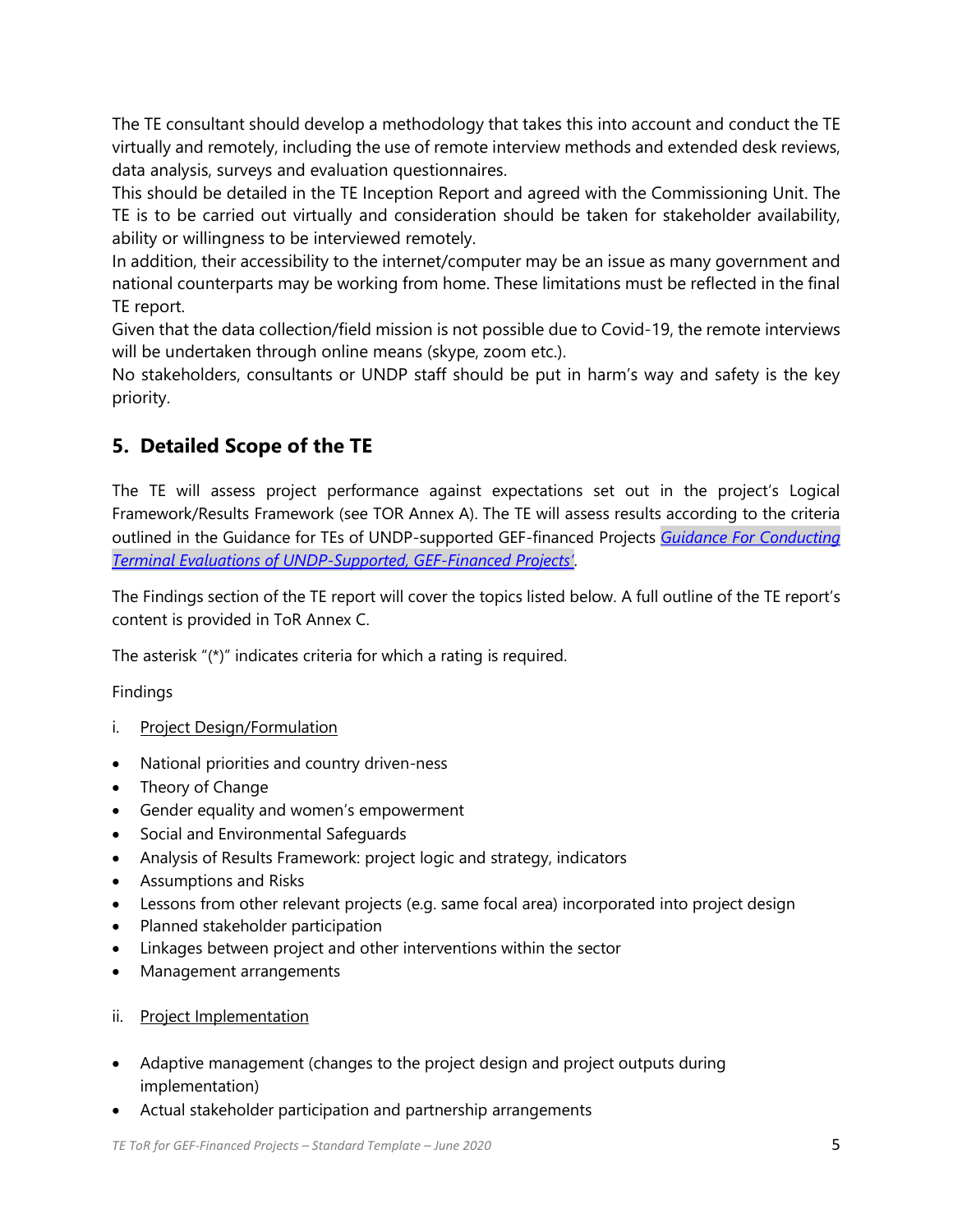- Project Finance and Co-finance
- Monitoring & Evaluation: design at entry  $(*)$ , implementation  $(*)$ , and overall assessment of M&E (\*)
- Implementing Agency (UNDP) (\*) and Executing Agency (\*), overall project oversight/implementation and execution (\*)
- Risk Management, including Social and Environmental Standards

#### iii. Project Results

- Assess the achievement of outcomes against indicators by reporting on the level of progress for each objective and outcome indicator at the time of the TE and noting final achievements
- Relevance  $(*)$ , Effectiveness  $(*)$ , Efficiency  $(*)$  and overall project outcome  $(*)$
- Sustainability: financial  $(*)$ , socio-political  $(*)$ , institutional framework and governance  $(*)$ , environmental (\*), overall likelihood of sustainability (\*)
- Country ownership
- Gender equality and women's empowerment
- Cross-cutting issues (poverty alleviation, improved governance, climate change mitigation and adaptation, disaster prevention and recovery, human rights, capacity development, South-South cooperation, knowledge management, volunteerism, etc., as relevant)
- GEF Additionality
- Catalytic Role / Replication Effect
- Progress to impact

#### iv. Main Findings, Conclusions, Recommendations and Lessons Learned

- The TE consultant will include a summary of the main findings of the TE report. Findings should be presented as statements of fact that are based on analysis of the data.
- The section on conclusions will be written in light of the findings. Conclusions should be comprehensive and balanced statements that are well substantiated by evidence and logically connected to the TE findings. They should highlight the strengths, weaknesses and results of the project, respond to key evaluation questions and provide insights into the identification of and/or solutions to important problems or issues pertinent to project beneficiaries, UNDP and the GEF, including issues in relation to gender equality and women's empowerment.
- Recommendations should provide concrete, practical, feasible and targeted recommendations directed to the intended users of the evaluation about what actions to take and decisions to make. The recommendations should be specifically supported by the evidence and linked to the findings and conclusions around key questions addressed by the evaluation.
- The TE report should also include lessons that can be taken from the evaluation, including best practices in addressing issues relating to relevance, performance and success that can provide knowledge gained from the particular circumstance (programmatic and evaluation methods used, partnerships, financial leveraging, etc.) that are applicable to other GEF and UNDP interventions. When possible, the TE consultant should include examples of good practices in project design and implementation.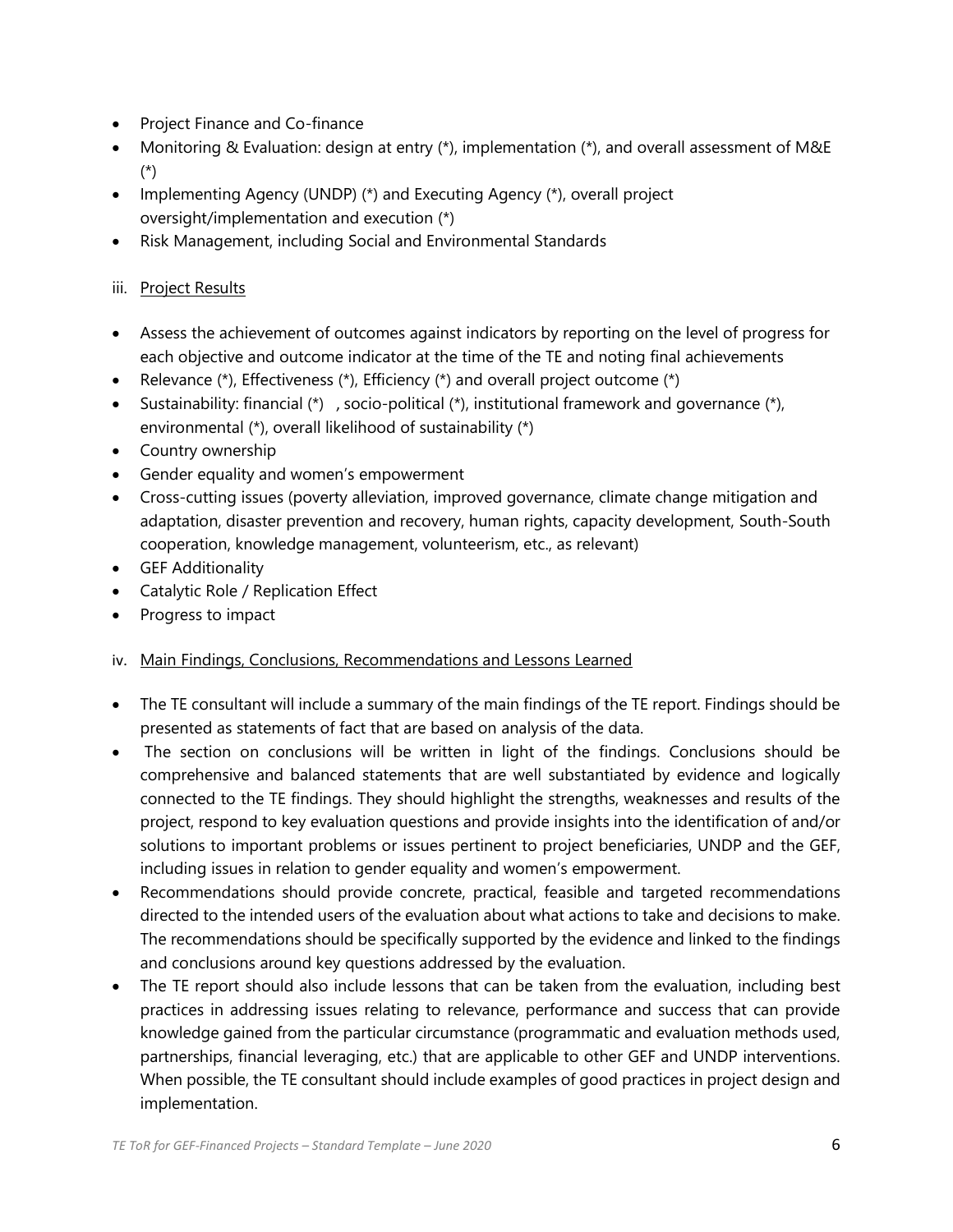• It is important for the conclusions, recommendations and lessons learned of the TE report to include results related to gender equality and empowerment of women.

The TE report will include an Evaluation Ratings Table, as shown in the ToR Annex F.

#### **6. Expected Outputs and Deliverables**

The TE consultant shall prepare and submit:

- TE Inception Report: TE consultant clarifies objectives and methods of the TE no later than 2 weeks before the TE assessment. TE consultant submits the Inception Report to the Commissioning Unit and project management. Approximate due date: 01 February 2021.
- Presentation: TE consultant presents initial findings to project management and the Commissioning Unit at the end of the TE assessment. Approximate due date: 15 February 2021.
- Draft TE Report: TE consultant submits full draft report with annexes within 3 weeks of the end of the TE assessment. Approximate due date: 10 March 2021
- Final TE Report\* and Audit Trail: TE consultant submits revised report, with Audit Trail detailing how all received comments have (and have not) been addressed in the final TE report, to the Commissioning Unit within 1 week of receiving UNDP comments on draft. Approximate due date: 19 March 2021.

\*The final TE report must be in English. If applicable, the Commissioning Unit may choose to arrange for a translation of the report into a language more widely shared by national stakeholders.

All final TE reports will be quality assessed by the UNDP Independent Evaluation Office (IEO). Details of the IEO's quality assessment of decentralized evaluations can be found in Section 6 of the UNDP Evaluation Guidelines. 1

#### **7. TE Arrangements**

The principal responsibility for managing the TE resides with the Commissioning Unit. The Commissioning Unit for this project's TE is *UNDP Albania.* 

The Commissioning Unit will contract the consultant. The Project Team will be responsible for liaising with the TE consultant to provide all relevant documents and set up stakeholder interviews.

Due to the COVID-19, the Commissioning Unit and Project Team will support the implementation of remote/ virtual meetings. An updated stakeholder list with contact details will be provided by the Commissioning Unit to the TE consultant.

## **8. Duration of the Work**

<sup>1</sup> Access at: <http://web.undp.org/evaluation/guideline/section-6.shtml>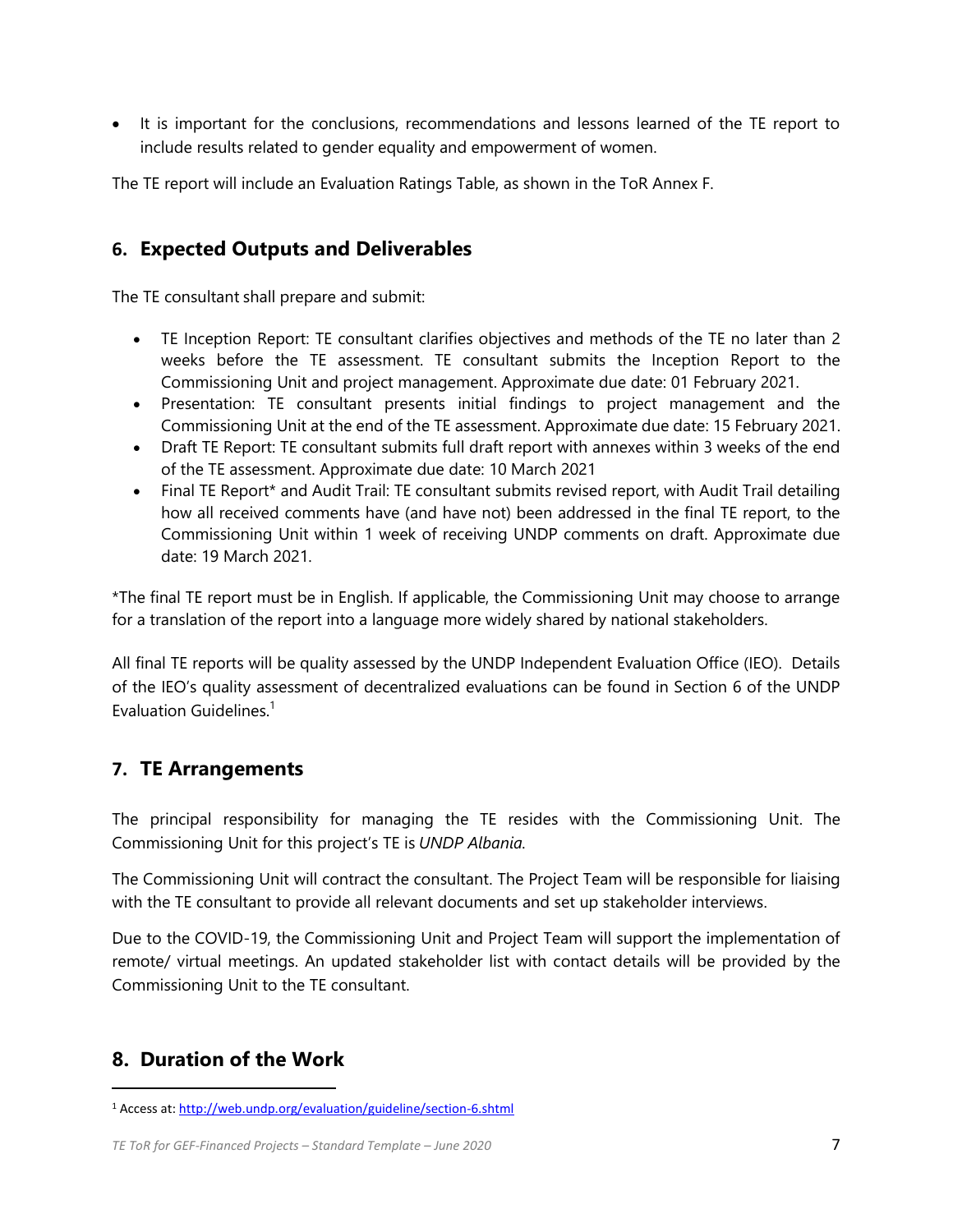The total duration of the TE will be approximately *25 working days over* a time period of *(10 weeks)* starting *15 January 2021* and shall not exceed four months from when the TE consultant is hired. The tentative TE timeframe is as follows:

- *11.01.2021:* Application closes
- *15.01.2021:* Selection of TE consultant
- *22.01.2021:* Prep the TE consultant (handover of project documents)
- *01.02.2021: 02* days (recommended 2-4): Document review and preparing TE Inception Report
- *05.02.2021: 01* day: Finalization and Validation of TE Inception Report- latest start of TE assessment
- *From 08 February 2021 to February 17 2021: 7* days (r: 7-15): TE assessment: virtual stakeholder meetings, interviews.
- *February 19, 2021:* Assessment wrap-up meeting & presentation of initial findings- earliest end of TE assessment
- *March 1, 2021: 5* days (r: 5-10): Preparation of draft TE report
- *March 8, 2021:* Circulation of draft TE report for comments
- *March 10, 2021: 1* day (r: 1-2): Incorporation of comments on draft TE report into Audit Trail & finalization of TE report
- *March 15, 2021:* Preparation & Issue of Management Response
- *March 17, 2021:* (optional) Concluding Virtual Stakeholder Workshop
- *March 19, 2021:* Expected date of full TE completion

The expected start date of contract is *15.01.2021*

#### **9. Duty Station**

#### **Travel:**

- International travel will not be possible given the current situation with the COVID-19 pandemic and travel restriction imposed by number of countries in the region and globally;
- In case of travel, the BSAFE course must be successfully completed prior to commencement of travel;
- Individual Consultants are responsible for ensuring they have vaccinations/inoculations when travelling to certain countries, as designated by the UN Medical Director.
- Consultants are required to comply with the UN security directives set forth under: <https://dss.un.org/dssweb/>
- All related travel expenses will be covered and will be reimbursed as per UNDP rules and regulations upon submission of an F-10 claim form and supporting documents.

#### **REQUIRED SKILLS AND EXPERIENCE**

## **10. TE consultant Composition and Required Qualifications**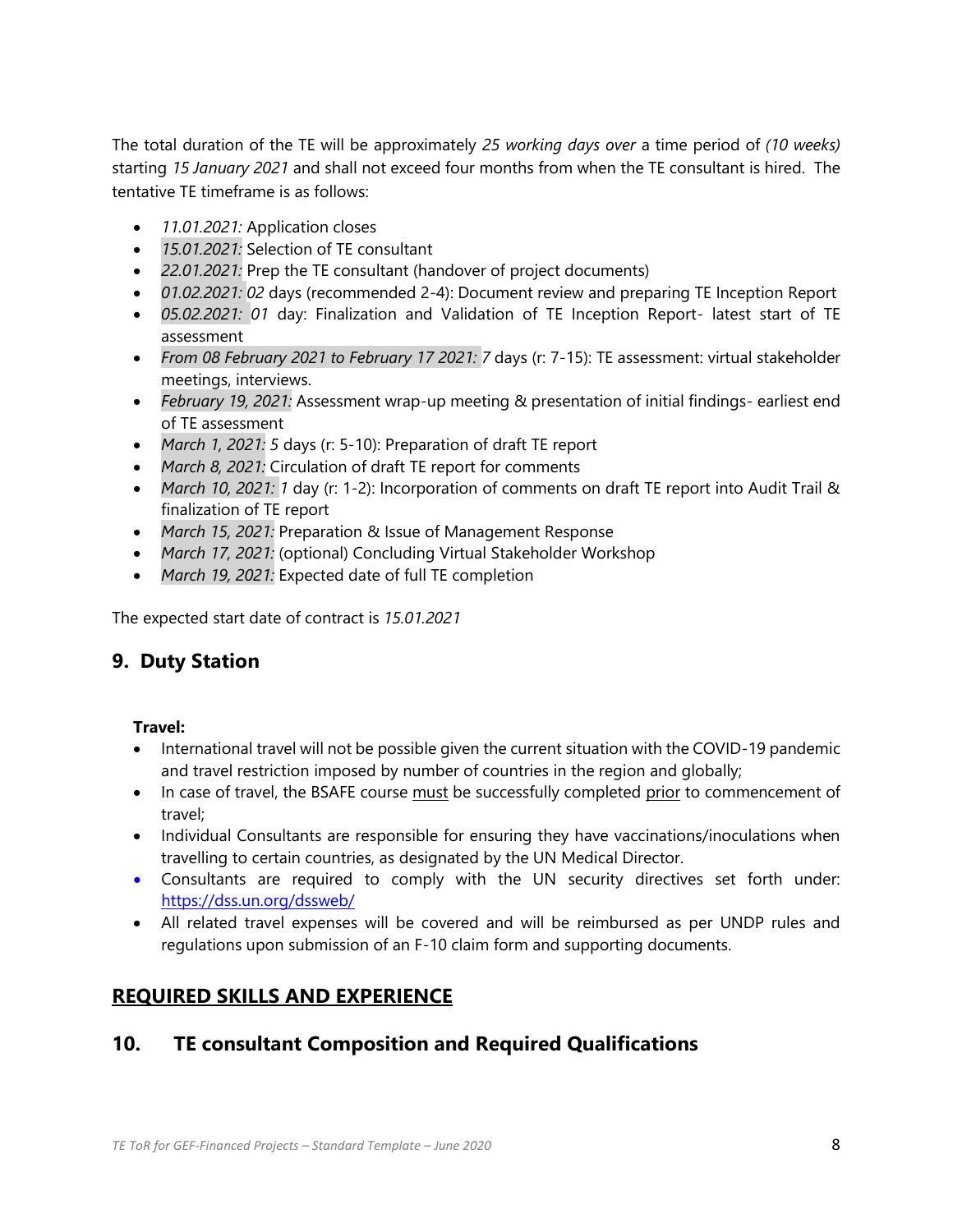One independent evaluator will conduct the TE –with experience and exposure to projects and evaluations in other regions. The evaluator will be responsible for the overall design and writing of the TE report, etc. assess emerging trends with respect to regulatory frameworks, budget allocations, capacity building, develop communication with stakeholders who will be interviewed, and work with the Project Team in developing the TE workplan.

The evaluator cannot have participated in the project preparation, formulation and/or implementation (including the writing of the project document), must not have conducted this project's Mid-Term Review and should not have a conflict of interest with the project's related activities.

Due to the ongoing COVID19 pandemic travel restrictions, the International Consultant will operate remotely using tools to conduct virtual interviews and consultations.

#### **International evaluator:**

#### **Education**

• Master's degree in *environmental studies, environmental conservation, natural sciences, natural resources, sustainable development, social sciences,* or other closely related field;

#### Experience

- Relevant experience with results-based management evaluation methodologies;
- Experience applying SMART indicators and reconstructing or validating baseline scenarios;
- Competence in adaptive management, as applied to *Biodiversity, Climate Change and Land Degradation/Environment.*
- Experience in evaluating projects;
- Experience working in *the Region and/or Albania.*
- Experience in relevant technical areas for at least *7 years;*
- Demonstrated understanding of issues related to gender and *Biodiversity, Climate Change and Land Degradation,* experience in gender responsive evaluation and analysis;
- Excellent communication skills;
- Demonstrable analytical skills;
- Project evaluation/review experience within United Nations system will be considered an asset

#### Language

• Fluency in written and spoken English.

## **11. Evaluator Ethics**

The TE consultant will be held to the highest ethical standards and is required to sign a code of conduct upon acceptance of the assignment. This evaluation will be conducted in accordance with the principles outlined in the UNEG 'Ethical Guidelines for Evaluation'. The evaluator must safeguard the rights and confidentiality of information providers, interviewees and stakeholders through measures to ensure compliance with legal and other relevant codes governing collection of data and reporting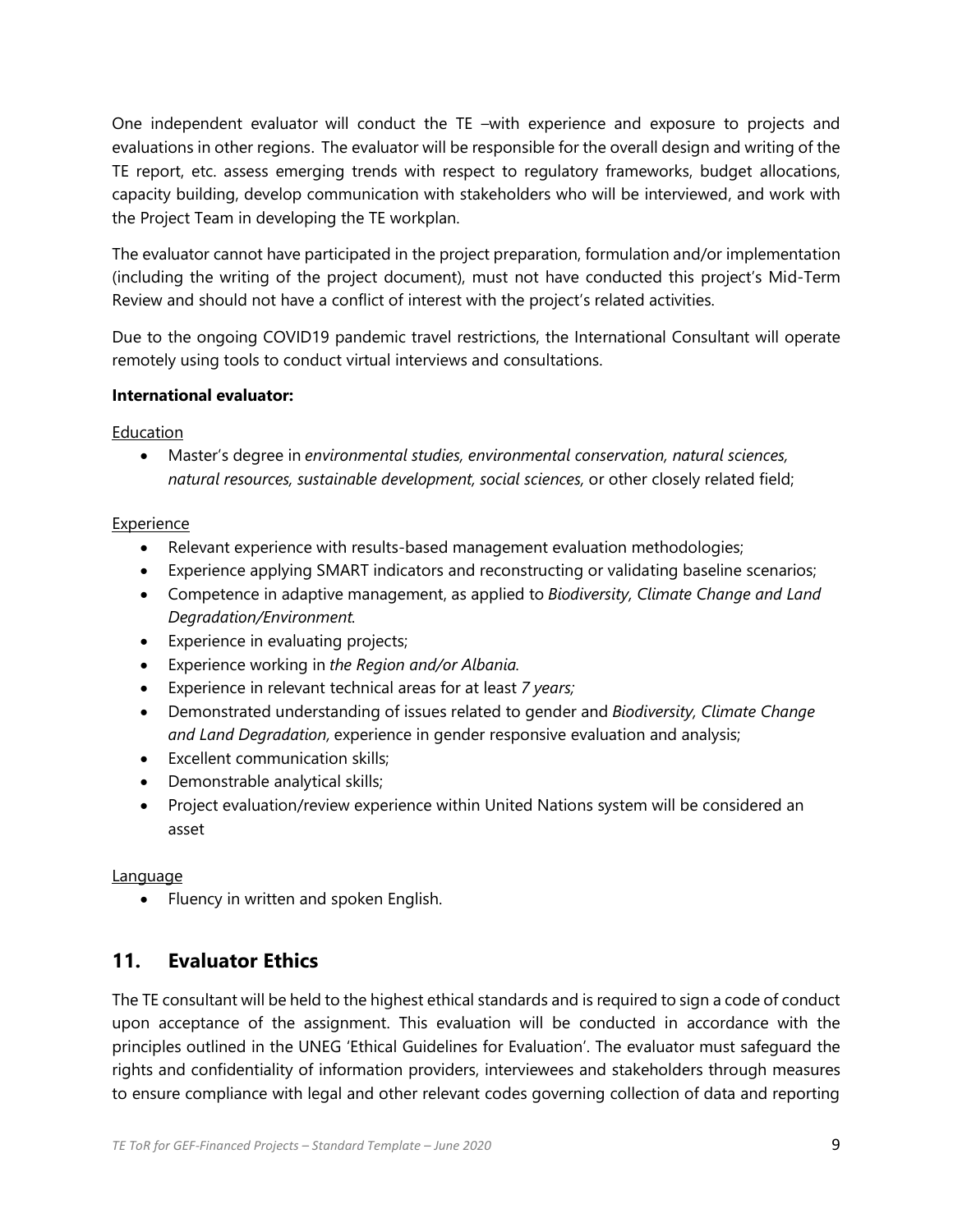on data. The evaluator must also ensure security of collected information before and after the evaluation and protocols to ensure anonymity and confidentiality of sources of information where that is expected. The information knowledge and data gathered in the evaluation process must also be solely used for the evaluation and not for other uses without the express authorization of UNDP and partners.

## **12. Payment Schedule**

- 20% payment upon satisfactory delivery of the final TE Inception Report and approval by the Commissioning Unit
- 40% payment upon satisfactory delivery of the draft TE report to the Commissioning Unit
- 40% payment upon satisfactory delivery of the final TE report and approval by the Commissioning Unit and RTA (via signatures on the TE Report Clearance Form) and delivery of completed TE Audit Trail

Criteria for issuing the final payment of 40%

- The final TE report includes all requirements outlined in the TE TOR and is in accordance with the TE guidance.
- The final TE report is clearly written, logically organized, and is specific for this project (i.e. text has not been cut & pasted from other MTR reports).
- The Audit Trail includes responses to and justification for each comment listed.

In line with the UNDP's financial regulations, when determined by the Commissioning Unit and/or the consultant that a deliverable or service cannot be satisfactorily completed due to the impact of COVID-19 and limitations to the TE, that deliverable or service will not be paid.

Due to the current COVID-19 situation and its implications, a partial payment may be considered if the consultant invested time towards the deliverable but was unable to complete to circumstances beyond his/her control.

## **APPLICATION PROCESS**

*Applicants are requested to send in their offer by January 11th 2021. Individual consultants are invited to submit applications for this position.*

## **Scope of Price Proposal and Schedule of Payments**

#### **Financial Proposal:**

- Financial proposals must be "all inclusive" and expressed in a lump-sum for the total duration of the contract. The term "all inclusive" implies all cost (professional fees, travel costs, living allowances etc.);
- The lump sum is fixed regardless of changes in the cost components.

## **13. Recommended Presentation of Proposal**

a) Letter of Confirmation of Interest and Availability using th[e template](https://intranet.undp.org/unit/bom/pso/Support%20documents%20on%20IC%20Guidelines/Template%20for%20Confirmation%20of%20Interest%20and%20Submission%20of%20Financial%20Proposal.docx) provided by UNDP;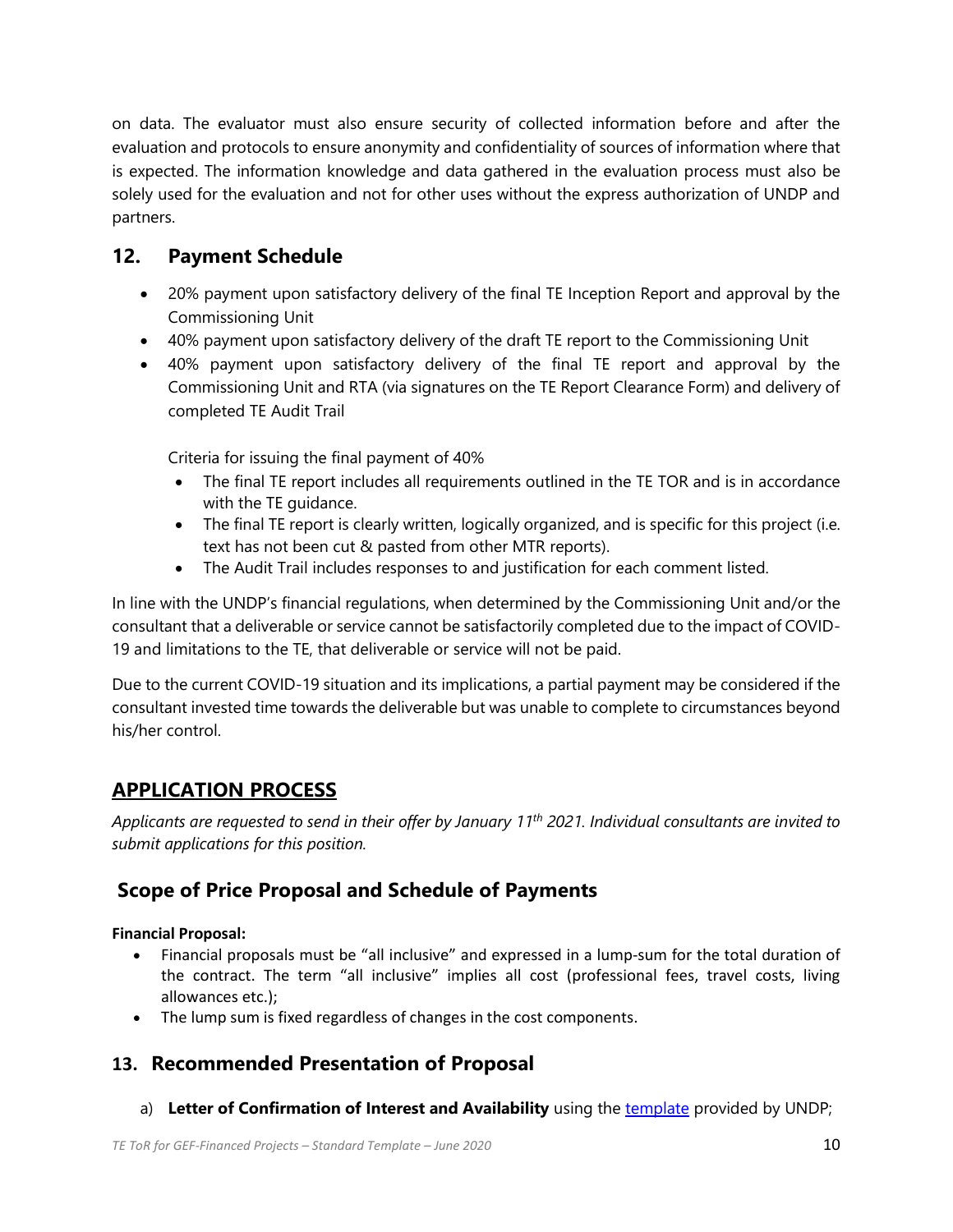- b) **CV** and a **Personal History Form** [\(P11 form\)](http://www.undp.org/content/dam/undp/library/corporate/Careers/P11_Personal_history_form.doc);
- c) **Brief description of approach to work/technical proposal** of why the individual considers him/herself as the most suitable for the assignment, and a proposed methodology on how they will approach and complete the assignment; (max 1 page)
- d) **Financial Proposal** that indicates the all-inclusive fixed total contract price and all other travel related costs (such as flight ticket, per diem, etc.), supported by a breakdown of costs, as per template attached to the **Letter of Confirmation of Interest template**. If an applicant is employed by an organization/company/institution, and he/she expects his/her employer to charge a management fee in the process of releasing him/her to UNDP under Reimbursable Loan Agreement (RLA), the applicant must indicate at this point, and ensure that all such costs are duly incorporated in the financial proposal submitted to UNDP.

All application materials should be submitted indicating the following reference "Consultant for Terminal Evaluation of *(Establishing Albania's Environmental Information Management and Monitoring System Aligned with the Global Reporting)*" by email at the following address ONLY: [procurement.al@undp.org](mailto:procurement.al@undp.org) by *16.00 CET on 11.01.2021 .* Incomplete applications will be excluded from further consideration.

#### **14. Criteria for Selection of the Best Offer**

Only those applications which are responsive and compliant will be evaluated. Offers will be evaluated according to the Combined Scoring method – where the educational background and experience on similar assignments will be weighted at 70% and the price proposal will weigh as 30% of the total scoring. The applicant receiving the Highest Combined Score that has also accepted UNDP's General Terms and Conditions will be awarded the contract.

## **15. Annexes to the TE ToR**

- ToR Annex A: Project Logical/Results Framework
- ToR Annex B: Project Information Package to be reviewed by TE consultant
- ToR Annex C: Content of the TE report
- ToR Annex D: Evaluation Criteria Matrix template
- ToR Annex E: UNEG Code of Conduct for Evaluators
- ToR Annex F: TE Rating Scales and TE Ratings Table
- ToR Annex G: TE Report Clearance Form
- ToR Annex H: TE Audit Trail template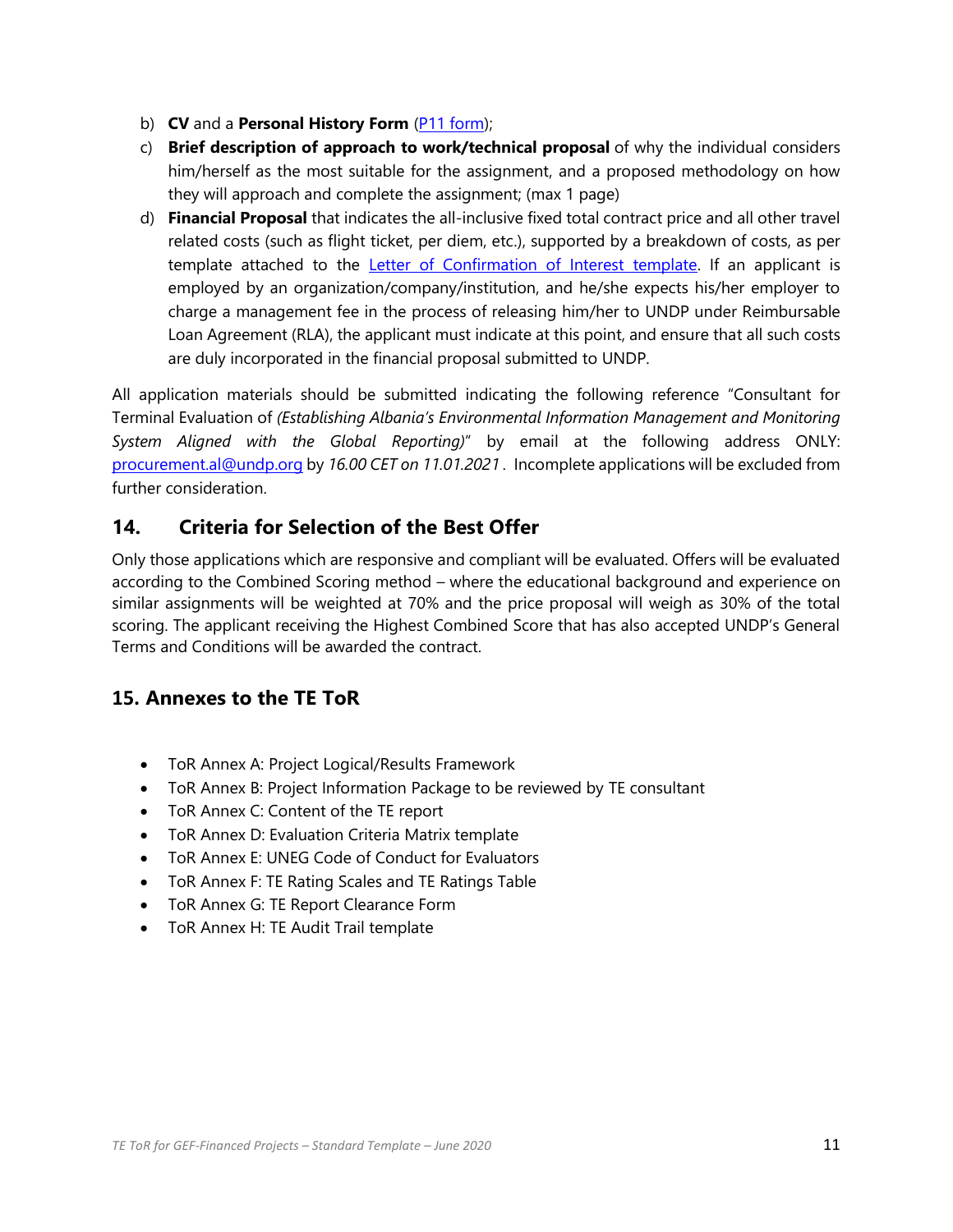# **ToR Annex A: Project Logical/Results Framework**

| <b>Project Strategy</b>                                                                                                                                                                       | <b>Sources</b><br>Objectively verifiable indicators                                                                                                                                                                                                                                                                                                                                                                                                                                              |                                                                                                                                                                                                                                                                                                                                                                                                                                                                                                                                            |                                                                                                                                                                                                                                                                                                                                                                                                                                                                                                                                                                                                                                                                                                                                                                                                                |                                                                                                                                                                                                                                                                                                                                              | of Risks and<br><b>Assumptions</b>                                                                                                                                                                                                                                                                                                                                                                                                                                                                                                                                                            |
|-----------------------------------------------------------------------------------------------------------------------------------------------------------------------------------------------|--------------------------------------------------------------------------------------------------------------------------------------------------------------------------------------------------------------------------------------------------------------------------------------------------------------------------------------------------------------------------------------------------------------------------------------------------------------------------------------------------|--------------------------------------------------------------------------------------------------------------------------------------------------------------------------------------------------------------------------------------------------------------------------------------------------------------------------------------------------------------------------------------------------------------------------------------------------------------------------------------------------------------------------------------------|----------------------------------------------------------------------------------------------------------------------------------------------------------------------------------------------------------------------------------------------------------------------------------------------------------------------------------------------------------------------------------------------------------------------------------------------------------------------------------------------------------------------------------------------------------------------------------------------------------------------------------------------------------------------------------------------------------------------------------------------------------------------------------------------------------------|----------------------------------------------------------------------------------------------------------------------------------------------------------------------------------------------------------------------------------------------------------------------------------------------------------------------------------------------|-----------------------------------------------------------------------------------------------------------------------------------------------------------------------------------------------------------------------------------------------------------------------------------------------------------------------------------------------------------------------------------------------------------------------------------------------------------------------------------------------------------------------------------------------------------------------------------------------|
|                                                                                                                                                                                               | <b>Indicator</b>                                                                                                                                                                                                                                                                                                                                                                                                                                                                                 | <b>Baseline value</b>                                                                                                                                                                                                                                                                                                                                                                                                                                                                                                                      | <b>Target value and date</b>                                                                                                                                                                                                                                                                                                                                                                                                                                                                                                                                                                                                                                                                                                                                                                                   |                                                                                                                                                                                                                                                                                                                                              |                                                                                                                                                                                                                                                                                                                                                                                                                                                                                                                                                                                               |
| Long-term goal:<br>Project objectives:<br>A. To improve<br>institutional and<br>technical capacities to<br>meet and sustain Rio<br>Convention objectives<br>and those of other<br><b>MEAs</b> | <b>Environmental Reporting</b><br><b>Outcome indicators:</b><br>• Degree to which<br>the national<br>environmental<br>information portal<br>has been<br>harmonized and<br>enhanced using<br>existing data<br>sources to address<br>alobal<br>environmental<br>conventions needs<br>• Extent to which<br>key global caliber<br>environmental<br>indicators are set<br>at the national<br>level and<br>associated<br>baseline<br>information is<br>recorded.<br>• Amount by which<br>stakeholders' | • The existing national<br>environmental portal is<br>not yet a useful tool for<br>policymaking and<br>reporting to Rio<br>Conventions. There is<br>a lack of robust data on<br>Protected Areas, Land<br>Degradation and<br>Climate Change to<br>support decision-<br>making and<br>programming.<br>• Global caliber<br>environmental<br>indicators are<br>incomplete and certain<br>indicators lack a<br>standardized<br>methodology for data<br>collection and/or<br>analysis; current<br>indicators do not match<br>current information | <b>Establishing Albania's Environmental Management and Monitoring System Aligned with Global</b><br>By the end of the project:<br>■ Key government staff in<br>at least 3 offices and Rio<br>Conventions<br>experts<br>the<br>three<br>from<br>the<br>conventions<br>use<br>EIMMS in the course of<br>their official duties<br>• Global<br>caliber<br>environmental indicators<br>and baseline information<br>have been established<br>for all key fields in the<br>protected areas, climate<br>change<br>and<br>land<br>degradation sector.<br><b>EIMMS</b><br>$\blacksquare$ Use<br>of<br>documented<br>in<br>the<br>formulation of at least<br>one report to a<br>Rio<br>Conventions.<br>• Visualization<br>of<br>data<br>used by project partners<br>to raise awareness of at<br>least 2 international and | • Meeting Minutes <sup>i</sup><br>• Structured<br>questionnaires<br>and/or interviews<br><b>UNDP</b><br>quarterly<br>progress reports<br>• Independent<br>midterm and final<br>evaluation reports<br>$\blacksquare$ Rio<br>Convention<br>national reports and<br>communications<br>GEF Cross-Cutting<br>Capacity<br>Development<br>Scorecard | $\blacksquare$ Risk:<br>The<br>long-term<br>financial.<br>operational<br>and<br>technical<br>sustainability of<br>the<br><b>EIMMS</b><br>face<br>might<br>threats in the forms of<br>economic or political<br>changes.<br>• Assumption:<br>Government agencies<br>will provide access to<br>priority<br>data<br>and<br>analysis.<br>• Assumption:<br>The<br>project will be executed<br>in<br>transparent,<br>a<br>holistic, adaptive, and<br>collaborative manner<br>• Assumption:<br>Government<br>and<br>nongovernmental<br>project partners will be<br>actively engaged in the<br>project |
|                                                                                                                                                                                               | capacity for<br>information<br>management and<br>utilization for global<br>environmental                                                                                                                                                                                                                                                                                                                                                                                                         | needs.<br>• Information that is<br>available may not be<br>presented effectively to<br>policymakers and                                                                                                                                                                                                                                                                                                                                                                                                                                    | 3 national issues.                                                                                                                                                                                                                                                                                                                                                                                                                                                                                                                                                                                                                                                                                                                                                                                             |                                                                                                                                                                                                                                                                                                                                              |                                                                                                                                                                                                                                                                                                                                                                                                                                                                                                                                                                                               |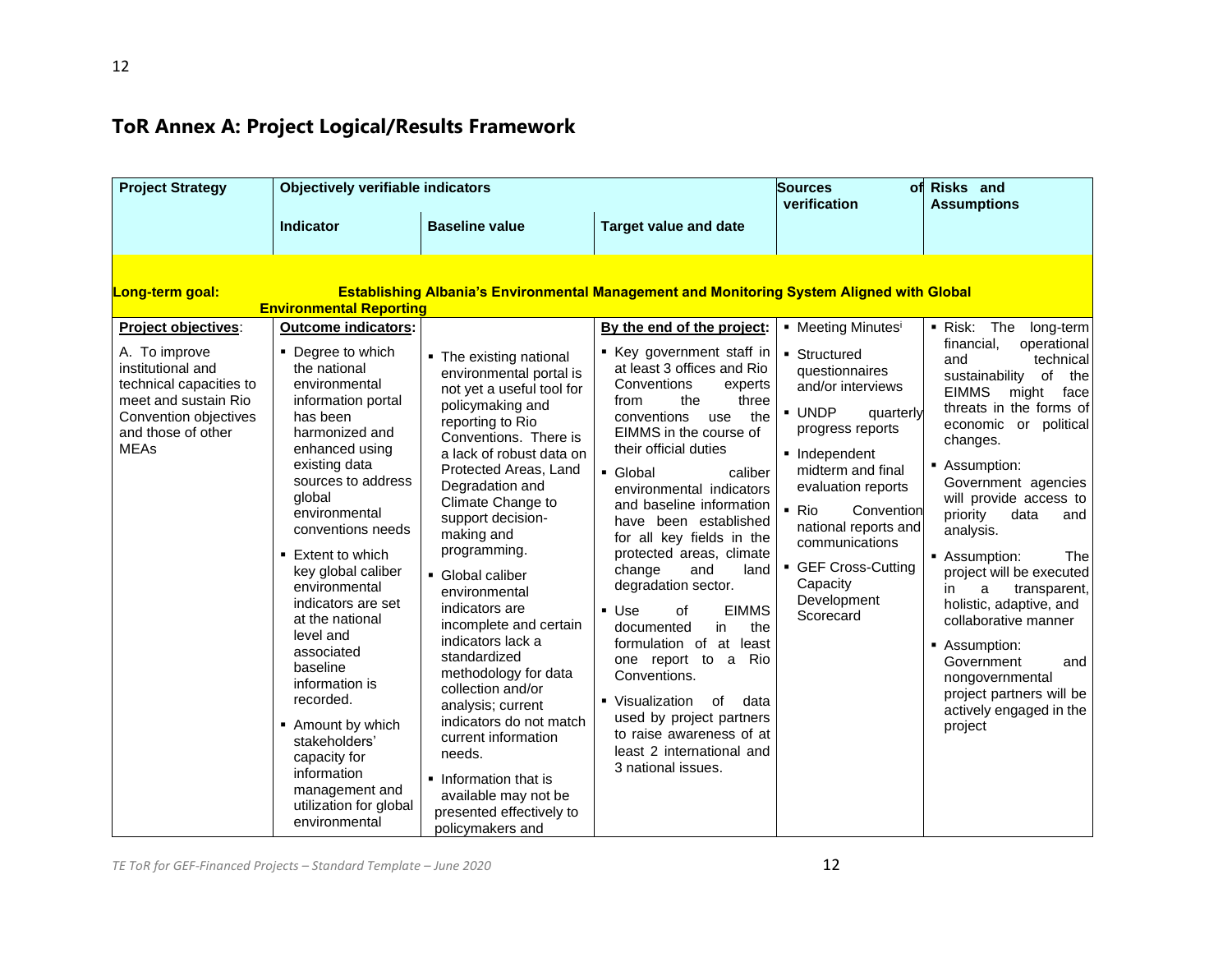| lack of capacity to<br>enhanced at the<br>visualize and present<br>national and local<br>data effectively;<br>level<br>opportunities to engage<br>communities in<br>monitoring and<br>awareness-raising are<br>overlooked. |
|----------------------------------------------------------------------------------------------------------------------------------------------------------------------------------------------------------------------------|
|----------------------------------------------------------------------------------------------------------------------------------------------------------------------------------------------------------------------------|

| Outcome 1: Harmonization and enhancement of the national environmental information portal using the existing Protected Area |
|-----------------------------------------------------------------------------------------------------------------------------|
| database to address global environmental conventions needs                                                                  |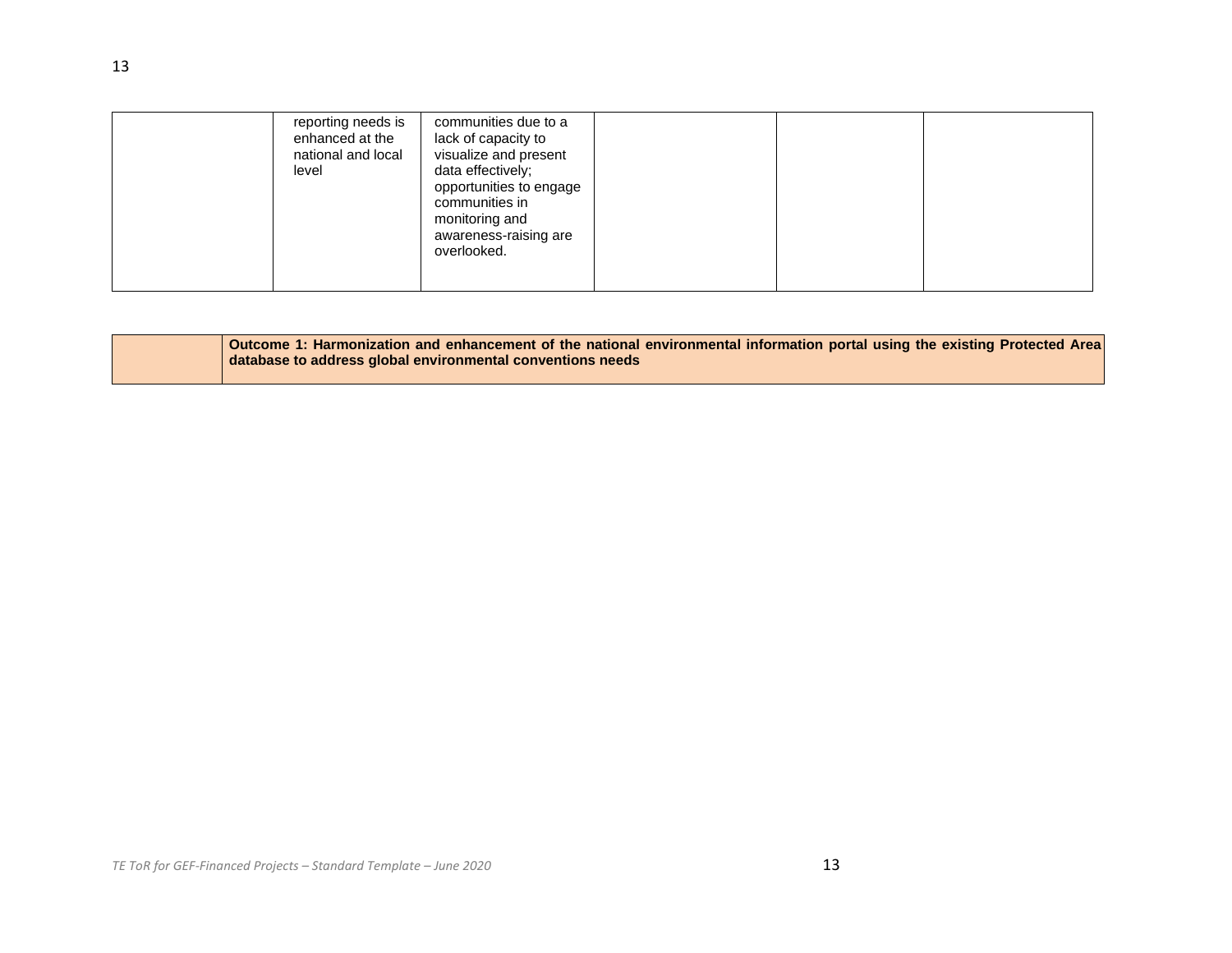| <b>Project Strategy</b>                                                                                                                                                                                                                                            | <b>Objectively verifiable indicators</b>                                                         |                                                                                                                                                                                                                                                                                                                                                                                                                                                                                                                                                         | <b>Sources</b><br><b>of</b><br>verification                                                                                                                                                                                                                                                                                                                                                                                                                    | <b>Risks</b><br>and<br><b>Assumptions</b>                                                    |                                                                                                                                                                                                     |
|--------------------------------------------------------------------------------------------------------------------------------------------------------------------------------------------------------------------------------------------------------------------|--------------------------------------------------------------------------------------------------|---------------------------------------------------------------------------------------------------------------------------------------------------------------------------------------------------------------------------------------------------------------------------------------------------------------------------------------------------------------------------------------------------------------------------------------------------------------------------------------------------------------------------------------------------------|----------------------------------------------------------------------------------------------------------------------------------------------------------------------------------------------------------------------------------------------------------------------------------------------------------------------------------------------------------------------------------------------------------------------------------------------------------------|----------------------------------------------------------------------------------------------|-----------------------------------------------------------------------------------------------------------------------------------------------------------------------------------------------------|
|                                                                                                                                                                                                                                                                    | Indicator                                                                                        | <b>Baseline value</b>                                                                                                                                                                                                                                                                                                                                                                                                                                                                                                                                   | <b>Target value and date</b>                                                                                                                                                                                                                                                                                                                                                                                                                                   |                                                                                              |                                                                                                                                                                                                     |
| Output 1.1<br>Need and resources<br>assessment including<br>on costs to achieve<br>more cost-effective<br>and relevant data<br>collection and<br>maintenance<br>(identification of<br>users and their<br>information needs at<br>the local and national<br>level). | ■ Understanding of key<br>data needs and data<br>gaps at local levels and<br>the national level. | • There is currently a<br>mismatch between<br>data collection and<br>data needs, and data<br>gaps make decision-<br>making on key<br>environmental issues<br>difficult.<br>Data reporting is not<br>coordinated in a<br>proactive way with<br>reporting to the Rio<br>Conventions<br>• Sub-national<br>government agencies<br>and communities may<br>lack easy access to<br>relevant environmental<br>data<br>• Current monitoring<br>reports and date<br>requirements do not<br>have a consistent value<br>to support planners and<br>decision-makers. | A survey, including high<br>priority data needs, is<br>completed by the end of<br>Q3 of project<br>implementation and<br>available for use by<br>project partners.<br>• The environmental and<br>information management<br>data needs are identified<br>for Rio Conventions and<br>EEA requirements by the<br>end Q4.<br>• Gender-sensitive<br>recommendations are<br>developed by the end of<br>Q4 of project<br>implementation for<br>community use of data. | • Meeting minutes<br>■ Tracking and<br>progress reports<br>• Project<br>technical<br>reports | • Survey respondents<br>contribute their honest<br>attitudes and values<br>• Government partners<br>are amenable to the<br>concept of using data<br>in support of<br>environmental<br>policymaking. |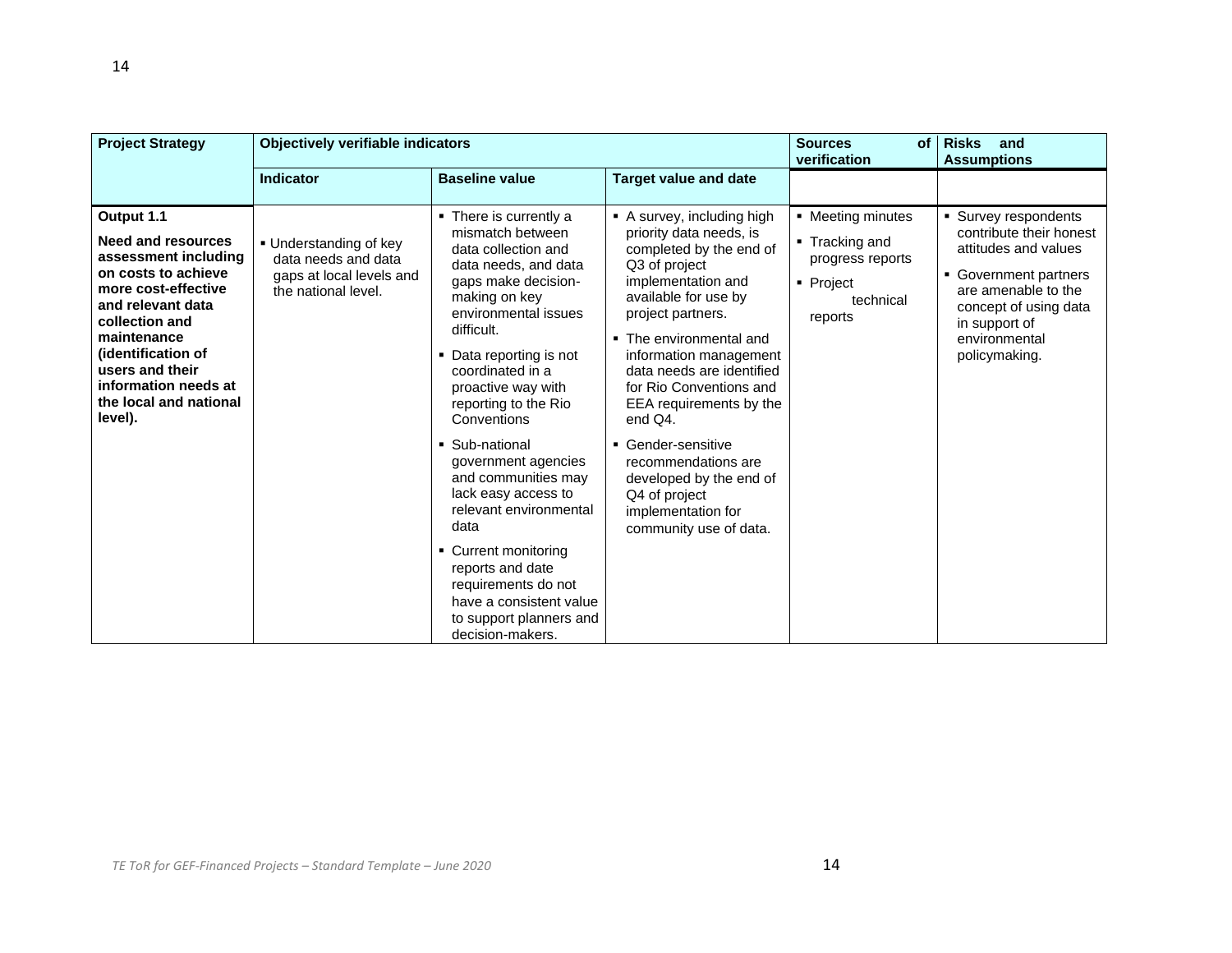| <b>Project Strategy</b>                                                                                                                                                                | <b>Objectively verifiable indicators</b>                                                                                                                                                                                                                                                                                   |                                                                                                                                                                                                                                                                                                                                       |                                                                                                                                                                                                                                                                                                                                                                                                                                                                                                                                                                                                                                                                                                                      |                                                                                                                                                                                                                              |                                                                                                                                                                                                                                                                                                                |
|----------------------------------------------------------------------------------------------------------------------------------------------------------------------------------------|----------------------------------------------------------------------------------------------------------------------------------------------------------------------------------------------------------------------------------------------------------------------------------------------------------------------------|---------------------------------------------------------------------------------------------------------------------------------------------------------------------------------------------------------------------------------------------------------------------------------------------------------------------------------------|----------------------------------------------------------------------------------------------------------------------------------------------------------------------------------------------------------------------------------------------------------------------------------------------------------------------------------------------------------------------------------------------------------------------------------------------------------------------------------------------------------------------------------------------------------------------------------------------------------------------------------------------------------------------------------------------------------------------|------------------------------------------------------------------------------------------------------------------------------------------------------------------------------------------------------------------------------|----------------------------------------------------------------------------------------------------------------------------------------------------------------------------------------------------------------------------------------------------------------------------------------------------------------|
|                                                                                                                                                                                        | <b>Indicator</b>                                                                                                                                                                                                                                                                                                           | <b>Baseline value</b>                                                                                                                                                                                                                                                                                                                 | <b>Target value and date</b>                                                                                                                                                                                                                                                                                                                                                                                                                                                                                                                                                                                                                                                                                         | Sources of<br>verification                                                                                                                                                                                                   | <b>Risks</b><br>and<br><b>Assumptions</b>                                                                                                                                                                                                                                                                      |
| Output 1.2:<br><b>Elaboration of</b><br>environmental<br>information<br>management system<br>with development of<br>standards, meta<br>databases to its<br>effective<br>implementation | • Presence of necessary<br>fields for data collection<br>in the protected areas<br>component of the<br><b>EIMMS</b><br>• Availability and usage of<br>guidelines on database<br>management (QA/QC,<br>data storage, data<br>protection)<br>• Availability and usage of<br>technical guidance on<br>database administration | At present there is a<br>mismatch between<br>fields and current<br>needs and reporting<br>obligations<br>• The database has<br>been managed in a<br>short-term, ad hoc way<br>that leaves continuity<br>issues unresolved<br>• Lack of standardized<br>technical guidance that<br>is accepted by a<br>majority<br>0f<br>stakeholders. | ■ By the end of Q8, an<br>external technical review<br>of the database indicates<br>that the necessary fields<br>for data collection are<br>included (and have been<br>added or modified where<br>relevant).<br>• By the end of Q8, an<br>external review indicates<br>that the necessary<br>technical guidance for<br>database use and<br>management has been<br>developed, including<br>guidelines for QA / QC<br>and data storage and<br>protection<br>■ At Q8 and Q16, a survey<br>of system users and<br>administrators indicates<br>that they are aware of<br>technical documentation<br>and can provide<br>examples where<br>methodological guidance<br>is followed as a part of<br>their routine job duties. | • Tracking and<br>progress reports<br>• Structured<br>questionnaires<br>and/or interviews<br>• Independent<br>midterm and final<br>evaluation reports<br>• Technical reports<br>and documentation<br>from project<br>experts | • There is sufficient<br>commitment from<br>government staff to<br>maintain the database<br>in the designated<br>manner<br>• There is sufficient<br>willingness on the part<br>of government partners<br>to contribute to an<br>open dialogue on the<br>long-term database<br>storage and protection<br>issues |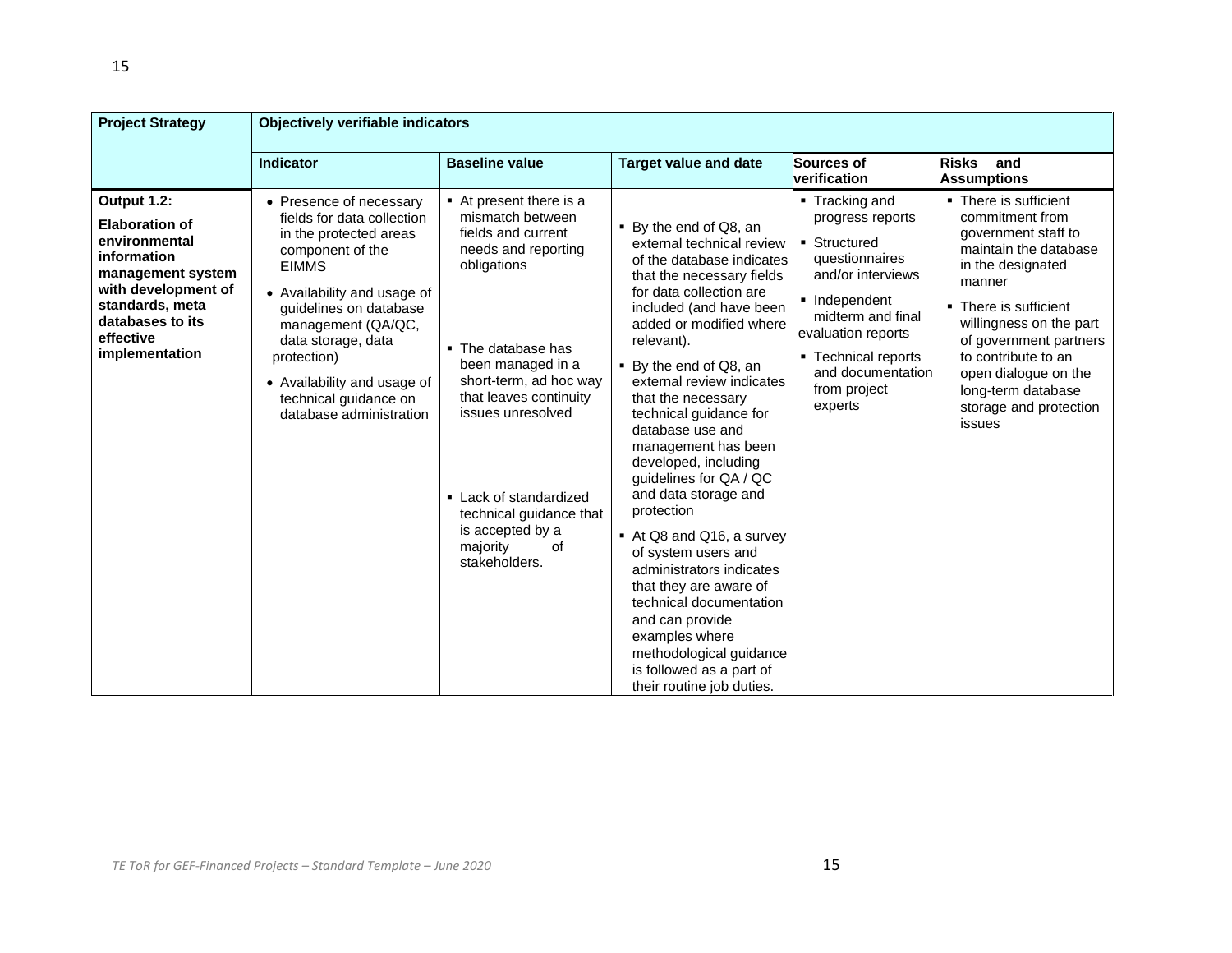| <b>Project Strategy</b>                                          | Objectively verifiable indicators                                                                                                                                           |                                                                                                                                                                                                                                                                                    |                                                                                                                                                                                                                                                                                                                                                                                       | <b>Sources</b><br><b>of</b><br>verification                                                                                                                                                                    | Risks and<br><b>Assumptions</b>                                                                                                                                                                                                               |
|------------------------------------------------------------------|-----------------------------------------------------------------------------------------------------------------------------------------------------------------------------|------------------------------------------------------------------------------------------------------------------------------------------------------------------------------------------------------------------------------------------------------------------------------------|---------------------------------------------------------------------------------------------------------------------------------------------------------------------------------------------------------------------------------------------------------------------------------------------------------------------------------------------------------------------------------------|----------------------------------------------------------------------------------------------------------------------------------------------------------------------------------------------------------------|-----------------------------------------------------------------------------------------------------------------------------------------------------------------------------------------------------------------------------------------------|
|                                                                  | Indicator                                                                                                                                                                   | <b>Baseline value</b>                                                                                                                                                                                                                                                              | <b>Target value and date</b>                                                                                                                                                                                                                                                                                                                                                          |                                                                                                                                                                                                                |                                                                                                                                                                                                                                               |
| Output 1.3:<br>Development of data<br>and information<br>centers | Operational data and<br>information centers<br>Degree of replication of<br>data and information<br>centers<br>of<br>Consideration<br>broadening the use of these<br>centers | ■ At present there is no<br>unified location for<br>comprehensive data on<br>LD, BD and CC<br>• When environmental<br>data for LD, BD, CC<br>has been collected and<br>analyzed, these results<br>may not be readily<br>accessible to<br>communities to which<br>they are relevant | ■ By the end of Q12, two<br>information centers are<br>operational and can<br>demonstrate use by<br>project stakeholders<br>■ By the end of Q16,<br>database access and use<br>are observed in at least<br>four entities.<br>■ By the end of Q16, a<br>report has been<br>produced with<br>recommendations on the<br>feasibility of expanding<br>database access to<br>further sites. | • Meeting minutes<br>■ Tracking and<br>progress reports<br>• Analytical<br>framework<br>Peer review notes<br>• Policy<br>recommendations<br>• Workshop materials<br>and<br>attendance lists<br>• Updated texts | ■ Existing facilities at<br>the Ministry and in at<br>least one municipality<br>(pilot area) area will<br>remain available for<br>hosting<br>• The portal that is<br>introduced at the<br>centers will be used<br>by project<br>beneficiaries |
|                                                                  | <b>Outcome 2:</b><br>corded                                                                                                                                                 |                                                                                                                                                                                                                                                                                    | Key global caliber environmental indicators are set at national level and associated baseline information is re                                                                                                                                                                                                                                                                       |                                                                                                                                                                                                                |                                                                                                                                                                                                                                               |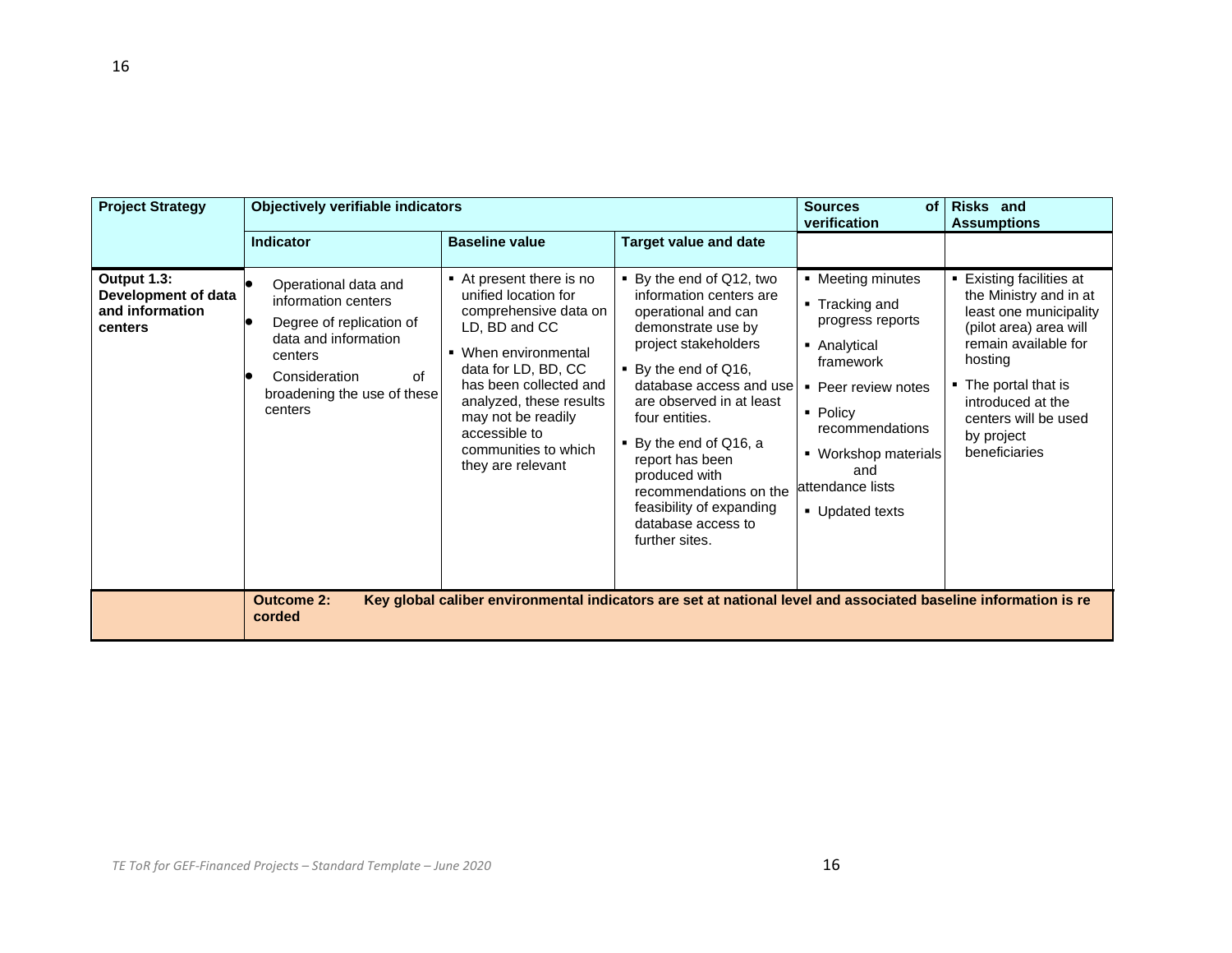| <b>Project Strategy</b>                                                                                                           | Objectively verifiable indicators                                                                                                                                                                                                                                                                                                                                      |                                                                                                                                                                                                                                                                                                |                                                                                                                                                                                                                                                                                                                                                                                                                                                     |                                                                                                               |                                                                                                                                                                                                                            |
|-----------------------------------------------------------------------------------------------------------------------------------|------------------------------------------------------------------------------------------------------------------------------------------------------------------------------------------------------------------------------------------------------------------------------------------------------------------------------------------------------------------------|------------------------------------------------------------------------------------------------------------------------------------------------------------------------------------------------------------------------------------------------------------------------------------------------|-----------------------------------------------------------------------------------------------------------------------------------------------------------------------------------------------------------------------------------------------------------------------------------------------------------------------------------------------------------------------------------------------------------------------------------------------------|---------------------------------------------------------------------------------------------------------------|----------------------------------------------------------------------------------------------------------------------------------------------------------------------------------------------------------------------------|
|                                                                                                                                   | Indicator                                                                                                                                                                                                                                                                                                                                                              | <b>Baseline value</b>                                                                                                                                                                                                                                                                          | <b>Target value and date</b>                                                                                                                                                                                                                                                                                                                                                                                                                        | Sources of<br>verification                                                                                    | <b>Risks</b><br>and<br><b>Assumptions</b>                                                                                                                                                                                  |
| Output 2.1:<br>An effective set of<br>environmental<br>monitoring indicators<br>is modified from<br>existing ones or<br>developed | Adoption of<br>appropriate norms,<br>indicators, and<br>standards for<br>environmental<br>monitoring in the<br>sector of protected<br>areas<br>Degree to which<br>improved indicators<br>lead to improved<br>reporting to the Rio<br>Conventions<br>Degree to which<br>improved indicators<br>lead to<br>improved<br>environmental<br>monitoring the<br>national level | • Baseline data on Rio<br>Conventions are<br>currently incomplete.<br>• Certain indicators lack<br>standardized methods<br>for data collection and<br>analysis<br>■ Experts involved in<br>reporting to Rio<br>Conventions lack<br>information that covers<br>priority areas and is<br>robust. | By end of Q8,<br>assessment of institutional<br>and legal arrangements<br>including bylaws.<br>By the end of Q12,<br>dictionary developed<br>including norms, indicators,<br>and/or standards have<br>contributed to reporting for at<br>least 1 Rio Conventions.<br>By the end of Q16,<br>the dictionary - indicators,<br>land/or standards have been<br>adopted for use in the<br>government's<br>lenvironmental database<br>system more broadly. | $\blacksquare$ Tracking and<br>progress reports<br>• Database<br>documentation<br>official journals by<br>Q16 | ■ Best practices and<br>lessons learned from<br>other countries are<br>appropriately used<br>• The government is<br>willing to participate<br>actively in indicator<br>development and use<br>the resulting<br>information |

| <b>Project Strategy</b> | Objectively verifiable indicators |                       |                       | <b>Sources</b><br>verification | of Risks<br>and<br><b>Assumptions</b> |
|-------------------------|-----------------------------------|-----------------------|-----------------------|--------------------------------|---------------------------------------|
|                         | <b>Indicator</b>                  | <b>Baseline value</b> | Target value and date |                                |                                       |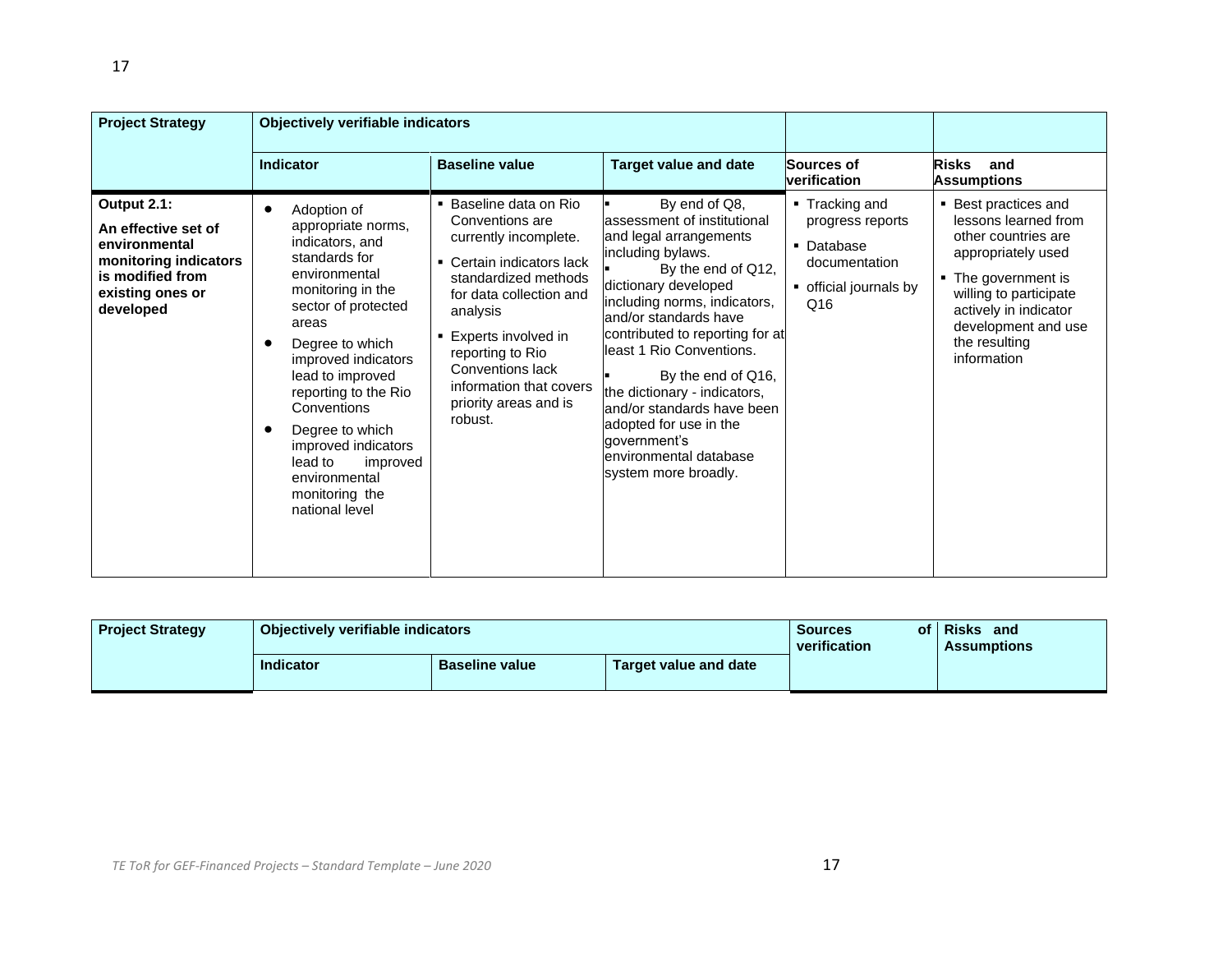| Output 2.2:<br><b>Baseline information</b><br>for environmental<br>indicators is compiled | • Presence of "learning"<br>by doing" activities for<br>data collection and<br>analysis<br>• Collection of baseline<br>data through activities<br>under this output and<br>inclusion of these data<br>in the EIMMS | ■ Staff at certain<br>government agencies<br>required to submit<br>environmental<br>information lacks<br>expertise in data<br>collection techniques<br>• Data collection efforts<br>are not streamlined,<br>and they may overlap. | · By Q8, baseline data<br>have been collected and<br>analyzed for all or nearly<br>all fields of the database<br>identified in Output 1.2.<br>• By Q12, a synthesis<br>report is finalized and<br>available summarizing<br>"learning by doing"<br>activities on baseline<br>data collection and<br>analysis | ■ Tracking and<br>progress reports<br>• Training materials<br>for learning by<br>doing exercises<br>• Database review<br>• Structured<br>interviews with<br>participating<br>agencies | • Government agencies<br>will determine clear<br>jurisdiction for data<br>collection by various<br>agencies<br>• Data collection<br>techniques will be<br>maintained once they<br>are learned |
|-------------------------------------------------------------------------------------------|--------------------------------------------------------------------------------------------------------------------------------------------------------------------------------------------------------------------|-----------------------------------------------------------------------------------------------------------------------------------------------------------------------------------------------------------------------------------|-------------------------------------------------------------------------------------------------------------------------------------------------------------------------------------------------------------------------------------------------------------------------------------------------------------|---------------------------------------------------------------------------------------------------------------------------------------------------------------------------------------|-----------------------------------------------------------------------------------------------------------------------------------------------------------------------------------------------|
|                                                                                           |                                                                                                                                                                                                                    |                                                                                                                                                                                                                                   | Outcome 3: Stakeholders' capacity for information management (collection processing) and utilization (interpretation and reporting<br>(sharing)) for global environmental reporting needs is enhanced at the national and local level.                                                                      |                                                                                                                                                                                       |                                                                                                                                                                                               |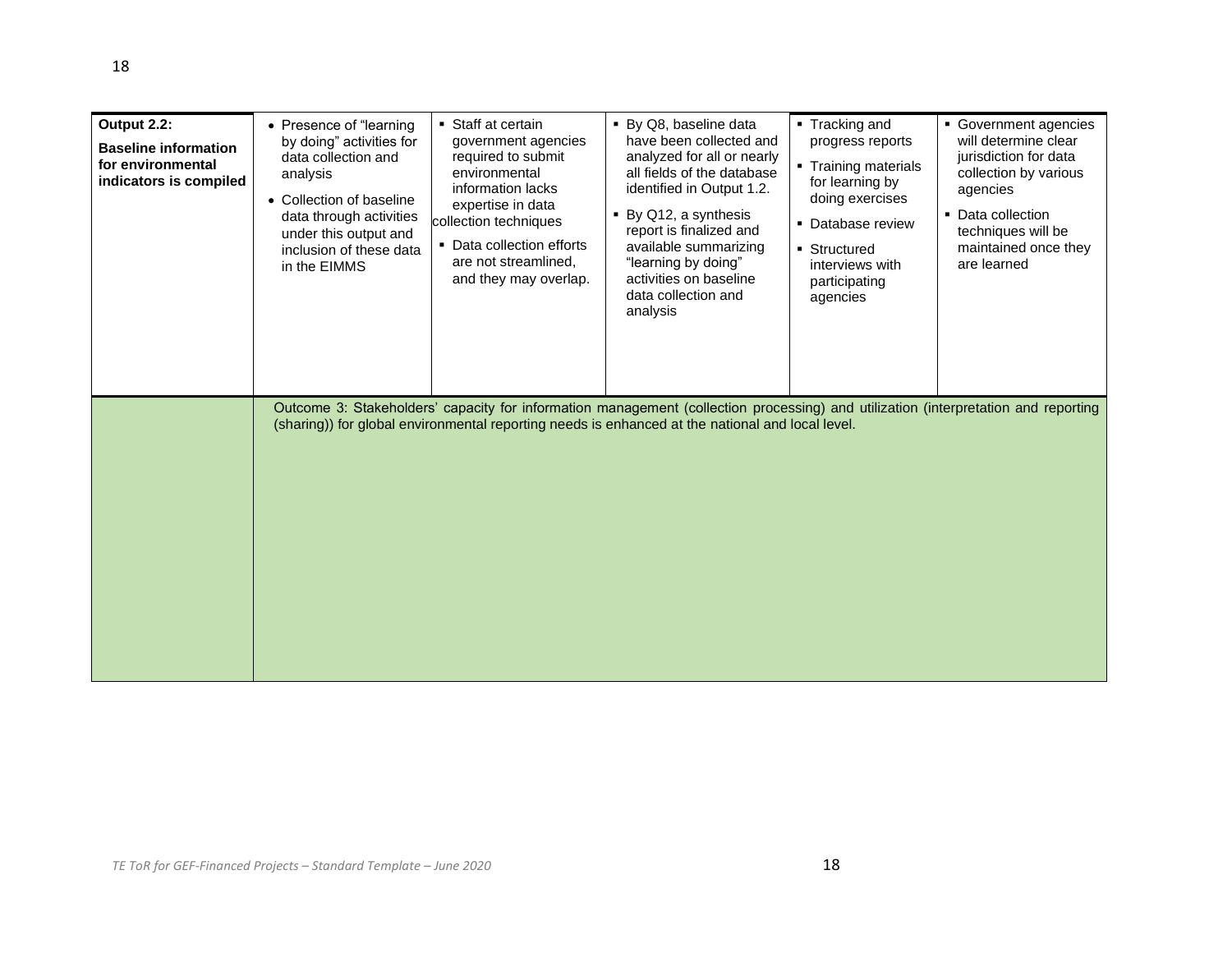| Output 3.1:<br><b>Training curricula</b><br>(data management<br>and information<br>management) and<br>regular training<br>modules developed<br>and tested in<br>collaboration with<br>training institutions<br>active in environment.<br><b>Training of Trainers</b><br>sessions conducted. | • Training module in data<br>and information<br>management<br>• Training of trainers | The general public in<br>Albania remains<br>generally unaware or<br>unconcerned about the<br>contribution of the Rio<br>Conventions to<br>meeting and satisfying<br>local and<br>national<br>socio-<br>economic priorities<br>• Awareness<br>0f<br>Rio<br>Convention<br>mainstreaming is<br>limited, with<br>stakeholders not fully<br>appreciating the value<br>of conserving the<br>global environment. | • By the end of Q4, training<br>• Workshop<br>and<br>needs assessments will<br>dialogue registration<br>complete for<br>both<br>lists<br>be<br>government<br>and<br>• Meeting minutes<br>nongovernmental<br>institutions.<br>■ Tracking<br>and<br>progress reports<br>• Curriculum for training<br>developed and available<br>Training of trainers<br>for use by the end of Q8.<br>workshop<br>registration<br>and<br>reports | Workshops and<br>dialogues will further<br>enhance support for<br>Rio<br>Convention<br>mainstreaming<br>Articles<br>published in the<br>popular media will be<br>read and not<br>skipped over<br><b>Brochures will</b><br>be read and the<br>content<br>absorbed<br>Participation to<br>the public dialogues<br>attracts people that<br>are new to the concept<br>of |
|---------------------------------------------------------------------------------------------------------------------------------------------------------------------------------------------------------------------------------------------------------------------------------------------|--------------------------------------------------------------------------------------|-----------------------------------------------------------------------------------------------------------------------------------------------------------------------------------------------------------------------------------------------------------------------------------------------------------------------------------------------------------------------------------------------------------|-------------------------------------------------------------------------------------------------------------------------------------------------------------------------------------------------------------------------------------------------------------------------------------------------------------------------------------------------------------------------------------------------------------------------------|----------------------------------------------------------------------------------------------------------------------------------------------------------------------------------------------------------------------------------------------------------------------------------------------------------------------------------------------------------------------|
|                                                                                                                                                                                                                                                                                             |                                                                                      | • The general public in<br>Albania is generally<br>aware and concerned<br>about global<br>environmental issues.<br>but behavior is<br>increasingly detached<br>from these values due<br>to increasing<br>socioeconomic<br>pressures and an<br>absence of innovative<br>approaches to comply<br>with existing legislation.                                                                                 |                                                                                                                                                                                                                                                                                                                                                                                                                               | <b>Rio Convention</b><br>mainstreaming, as well<br>as detractors.<br>$\Box$ Interest<br>in<br>environmental issues<br>can be distinguished<br>from rising interest on<br>Rio<br>Convention<br>mainstreaming                                                                                                                                                          |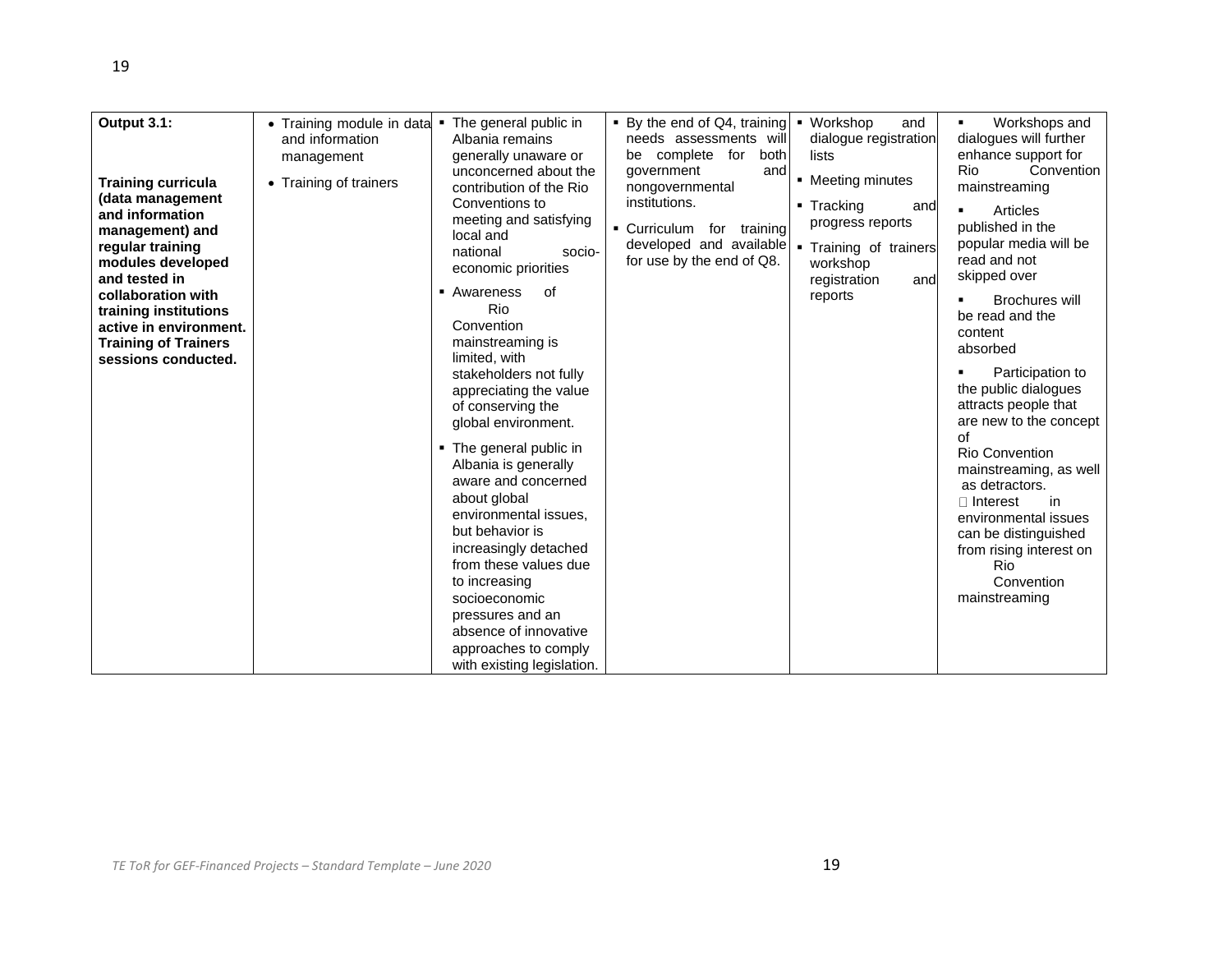| <b>Project Strategy</b>                                                                                                                                                                                                                               | Objectively verifiable indicators                                                                           |                                                                                                                                                                                                                                                                                                                                                                                                                                                                                                                                                                                 |                                                                                                                                                                                                                                                                                                                                                                                                                                                                                                                                                               | <b>Sources</b><br><b>of</b><br>verification                                                                                                                                                                                   | Risks and<br><b>Assumptions</b>                                                                                                                                                                                                                                 |
|-------------------------------------------------------------------------------------------------------------------------------------------------------------------------------------------------------------------------------------------------------|-------------------------------------------------------------------------------------------------------------|---------------------------------------------------------------------------------------------------------------------------------------------------------------------------------------------------------------------------------------------------------------------------------------------------------------------------------------------------------------------------------------------------------------------------------------------------------------------------------------------------------------------------------------------------------------------------------|---------------------------------------------------------------------------------------------------------------------------------------------------------------------------------------------------------------------------------------------------------------------------------------------------------------------------------------------------------------------------------------------------------------------------------------------------------------------------------------------------------------------------------------------------------------|-------------------------------------------------------------------------------------------------------------------------------------------------------------------------------------------------------------------------------|-----------------------------------------------------------------------------------------------------------------------------------------------------------------------------------------------------------------------------------------------------------------|
|                                                                                                                                                                                                                                                       | Indicator                                                                                                   | <b>Baseline value</b>                                                                                                                                                                                                                                                                                                                                                                                                                                                                                                                                                           | <b>Target value and date</b>                                                                                                                                                                                                                                                                                                                                                                                                                                                                                                                                  |                                                                                                                                                                                                                               |                                                                                                                                                                                                                                                                 |
| Output 3.2:<br>Provision of training<br>data<br>in<br>and<br>information<br>management for<br>staff<br><b>Ministry</b><br>for<br>responsible<br>monitoring<br>and<br>evaluation and<br>Civil<br><b>Society Organizations</b><br>(CSO) representatives | • Provision of training to<br>project partner agencies<br>• Provision of training to<br>CSO representatives | Government agencies<br>responsible<br>for<br>environmental data and<br>information<br>management often lack<br>capacity to carry out<br>these tasks<br>$\overline{\phantom{a}}$ CSOs<br>may<br>not<br>be<br>of<br>certain<br>aware<br>environmental data that<br>are being collected<br>• Current good practice<br>data<br>techniques<br>in<br>visualization<br>are<br>not<br>used broadly to<br>communicate<br>environmental trends<br>• International<br>good<br>practice<br>is<br>not<br>necessarily<br>used<br>by<br>in<br>agencies<br>environmental<br>data<br>management. | ■ By the end of Q8,<br>pilot training on<br>information<br>management and<br>monitoring has been<br>provided<br>to<br>stakeholders (taking<br>gender<br>representation into<br>account).<br>• By the end of Q16,<br>additional training that<br>incorporates<br>feedback from<br>participants is<br>provided to project<br>stakeholders (taking<br>gender<br>representation into<br>account).<br>■ By the end of Q16,<br>training activities are<br>reported in at least<br>one report or official<br>communication to a<br>Rio Convention or<br>Conventions. | Training<br>$\blacksquare$<br>curriculum<br>Training<br>workshop<br>registration<br>and<br>reports<br>Tracking<br>and<br>progress reports<br>Official<br>national level<br>communications<br>tol<br>Rio<br>the<br>Conventions | Government<br>$\blacksquare$<br>agencies will allocate<br>sufficient time and staff<br>for<br>successful trainings<br>Rio Convention<br>focal points and expert<br>teams will be willing to<br>include new, topical<br>information<br>in<br>their<br>reporting. |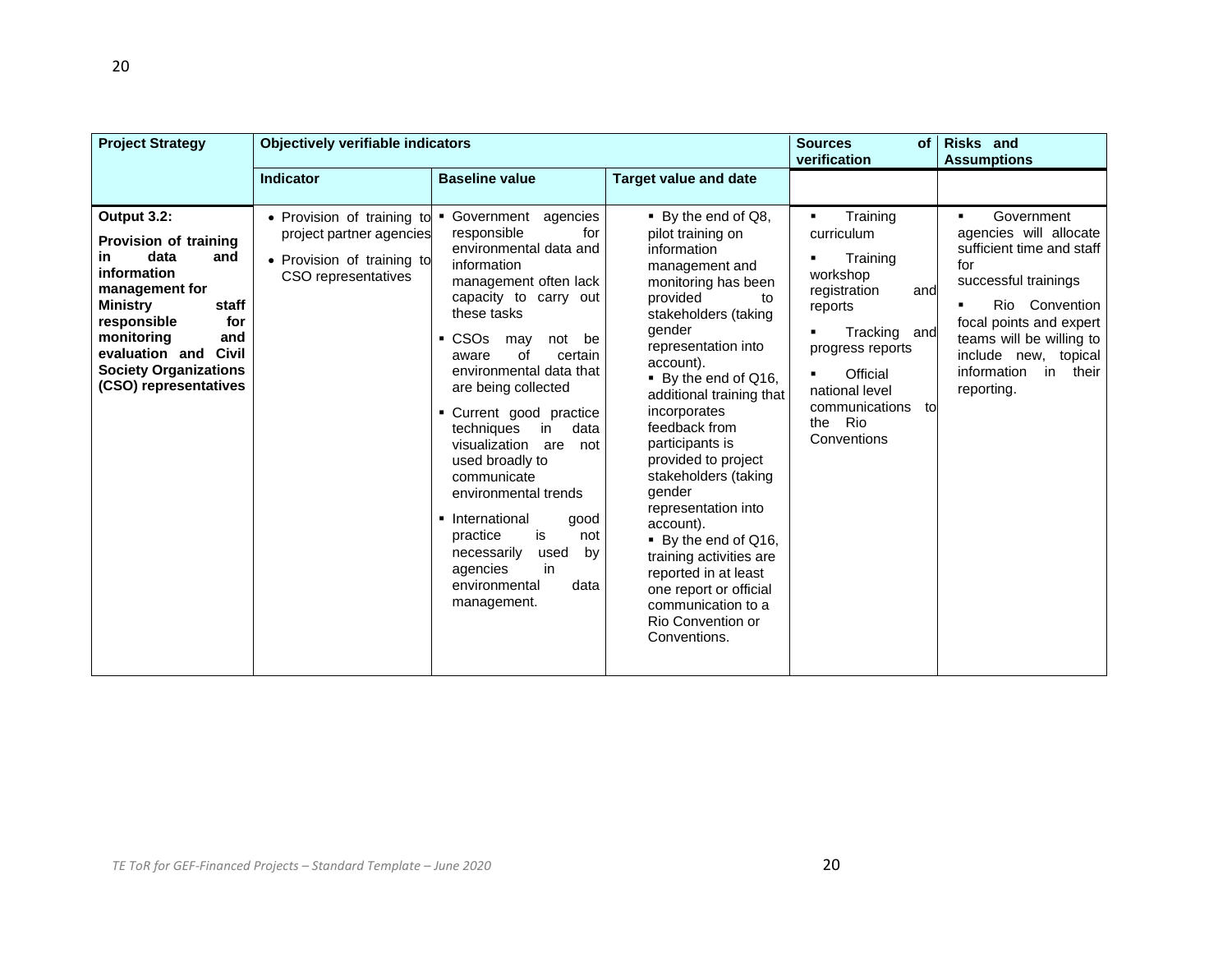| <b>Project Strategy</b>                                                                                                     | Objectively verifiable indicators                                                                                                                                                                                                                                                                                                                                   |                                                                                                                                                                                                                                                                                                                                                                            | of<br><b>Sources</b><br>verification                                                                                                                                                                                                                                                                                                                                                                                                                                          | Risks and<br><b>Assumptions</b>                                                                                                                                                                                               |                                                                                                                                                                                                                                                            |
|-----------------------------------------------------------------------------------------------------------------------------|---------------------------------------------------------------------------------------------------------------------------------------------------------------------------------------------------------------------------------------------------------------------------------------------------------------------------------------------------------------------|----------------------------------------------------------------------------------------------------------------------------------------------------------------------------------------------------------------------------------------------------------------------------------------------------------------------------------------------------------------------------|-------------------------------------------------------------------------------------------------------------------------------------------------------------------------------------------------------------------------------------------------------------------------------------------------------------------------------------------------------------------------------------------------------------------------------------------------------------------------------|-------------------------------------------------------------------------------------------------------------------------------------------------------------------------------------------------------------------------------|------------------------------------------------------------------------------------------------------------------------------------------------------------------------------------------------------------------------------------------------------------|
|                                                                                                                             | <b>Indicator</b>                                                                                                                                                                                                                                                                                                                                                    | <b>Baseline value</b>                                                                                                                                                                                                                                                                                                                                                      | <b>Target value and date</b>                                                                                                                                                                                                                                                                                                                                                                                                                                                  |                                                                                                                                                                                                                               |                                                                                                                                                                                                                                                            |
| Output 3.3:<br>Data used to inform<br>reporting, outreach<br>and policymaking                                               | • Data-driven<br>reports<br>used to brief<br>environmental<br>policymakers<br>• Data-driven<br>reports<br>used to inform reporting<br>on the Rio Conventions                                                                                                                                                                                                        | <b>There</b><br>is<br>a<br>mismatch<br>between<br>information collected for<br>environmental reporting<br>and the<br>information<br>needed<br>There is a lack of<br>data<br>used<br>in<br>policymaking<br>(most<br>data collected are used<br>almost exclusively for<br>statistical reporting)<br>Data are<br>not<br>generally packaged for<br>non-<br>technical audiences | By the end of Q8, a<br>topical report or reports<br>completed under Output<br>3.3 on a national or<br>subnational<br>environmental<br>is<br>completed<br>and<br>is<br>presented in a briefing to<br>policymakers.<br>By the end of Q16, a<br>topical report or reports<br>completed under Output<br>3.3 on a global issue is<br>completed<br>and<br>is<br>published in at least one<br>official<br>report<br>or<br>communication to a Rio<br>Convention<br>or<br>Conventions. | Tracking and<br>$\blacksquare$<br>progress reports<br>Technical<br>reports<br>Official<br>national level<br>communications to<br>the Rio<br>Communications                                                                    | Environmental<br>٠.<br>policy-<br>will<br>makers<br>be<br>in<br>interested<br>issue<br>reports produced<br>Convention<br>Rio<br>focal points and expert<br>teams will be willing to<br>include new,<br>topical<br>information<br>in<br>their<br>reporting. |
| Output 3.4:<br><b>Environmental</b><br>monitoring used to<br>raise awareness<br>of<br>global environmental<br><b>issues</b> | of<br>• Presence<br>a<br>community-based<br>monitoring or citizen<br>science<br>program<br>involving<br>environmental<br>information<br>monitoring<br>• Level of awareness at<br>local<br>0f<br>the<br>level<br>community-based<br>monitoring<br>• Level of awareness at<br>the level of national<br>project<br>partners<br>regarding community<br>based monitoring | • There is low awareness<br>communities<br>among<br>environmental<br>about<br>quality indicators and<br>their use<br>• Communities<br>and<br>schools have not yet<br>involved<br>in<br>been<br>environmental<br>data<br>collection and<br>monitoring                                                                                                                       | By the end of Q12,<br>$\blacksquare$<br>community-based<br>a<br>monitoring program is<br>underway involving at<br>least 3 schools and/or<br>communities<br>(taking<br>gender<br>representation<br>into account).<br>By the end of the<br>project, key stakeholders<br>in the community are<br>aware of the program,<br>relevant entities<br>and<br>management staff are<br>aware of the results.                                                                              | $\blacksquare$<br>Meeting<br>minutes<br>Tracking and<br>progress reports<br>Structured<br>interviews in the<br>participating<br>community<br>Other<br>٠<br>interviews<br>with<br>project partners at<br>the<br>national level | • Protected areas will be<br>identified<br>which<br>in<br>sufficient<br>is<br>there<br>and/or<br>school<br>community interest in a<br>community-based<br>monitoring program                                                                                |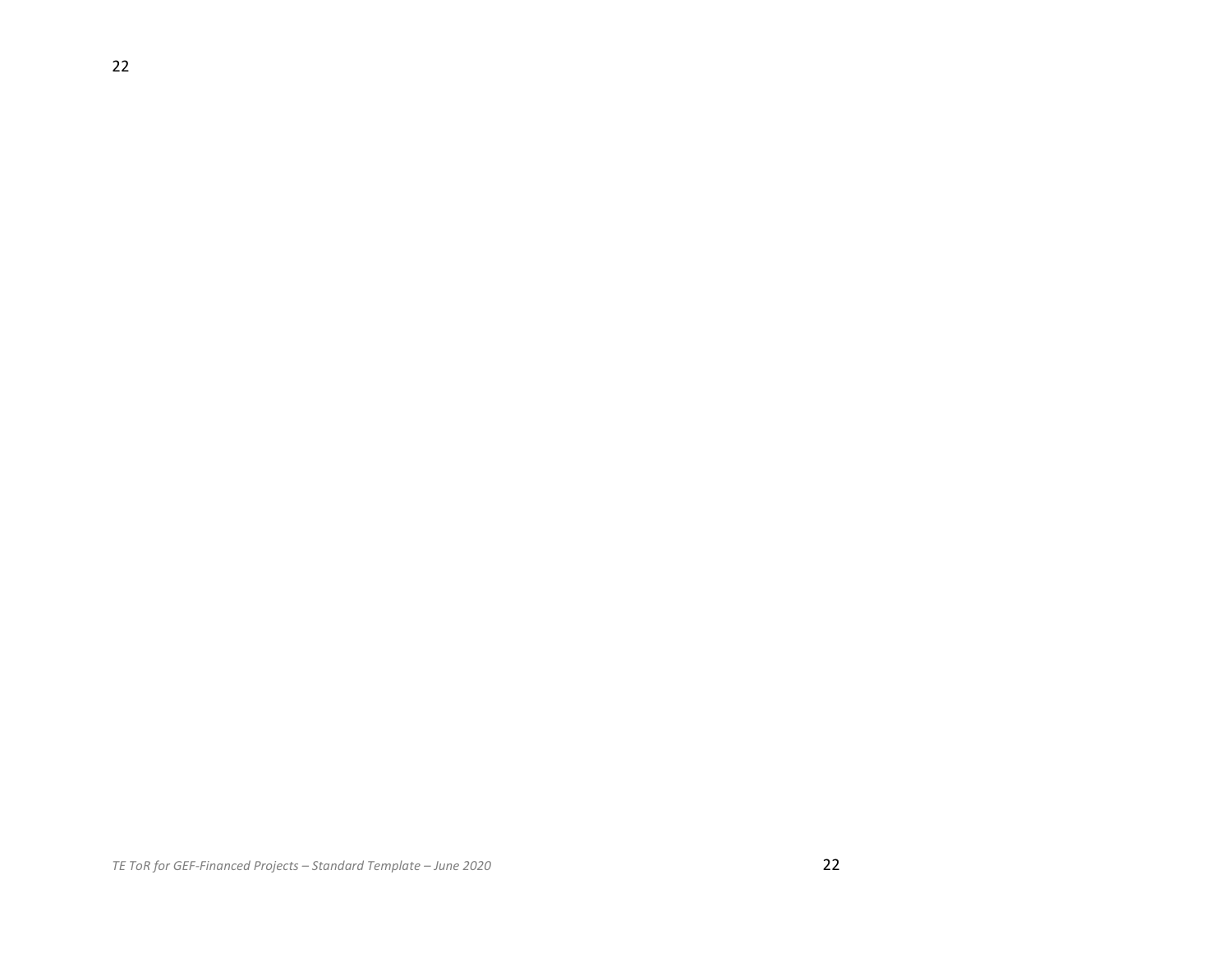# **ToR Annex B: Project Information Package to be reviewed by TE consultant**

| $\#$ | Item (electronic versions preferred if available)                                                                                                                                                         |
|------|-----------------------------------------------------------------------------------------------------------------------------------------------------------------------------------------------------------|
| 1    | Project Identification Form (PIF)                                                                                                                                                                         |
| 2    | <b>UNDP Initiation Plan</b>                                                                                                                                                                               |
| 3    | Final UNDP-GEF Project Document with all annexes                                                                                                                                                          |
| 4    | <b>CEO Endorsement Request</b>                                                                                                                                                                            |
| 5    | UNDP Social and Environmental Screening Procedure (SESP) and associated management<br>plans (if any)                                                                                                      |
| 6    | Inception Workshop Report                                                                                                                                                                                 |
| 7    | All Project Annual Reports (APRs) with associated workplans and financial reports)                                                                                                                        |
| 8    | Oversight mission reports                                                                                                                                                                                 |
| 9    | Minutes of Project Steering Committee Meetings and of other meetings (i.e. Project<br>Appraisal Committee meetings)                                                                                       |
| 10   | GEF Tracking Tools (from CEO Endorsement, midterm and terminal stages)                                                                                                                                    |
| 11   | GEF/LDCF/SCCF Core Indicators (from PIF, CEO Endorsement, midterm and terminal<br>stages); for GEF-6 and GEF-7 projects only                                                                              |
| 12   | Financial data, including actual expenditures by project outcome, including management<br>costs, and including documentation of any significant budget revisions                                          |
| 13   | Co-financing data with expected and actual contributions broken down by type of co-<br>financing, source, and whether the contribution is considered as investment mobilized or<br>recurring expenditures |
| 14   | Audit reports                                                                                                                                                                                             |
| 15   | Electronic copies of project outputs (booklets, manuals, technical reports, articles, etc.)                                                                                                               |
| 16   | Sample of project communications materials                                                                                                                                                                |
| 17   | Summary list of formal meetings, workshops, etc. held, with date, location, topic, and<br>number of participants                                                                                          |
| 18   | Any relevant socio-economic monitoring data, such as average incomes / employment<br>levels of stakeholders in the target area, change in revenue related to project activities                           |
| 19   | List of contracts and procurement items over ~US\$5,000 (i.e. organizations or companies<br>contracted for project outputs, etc., except in cases of confidential information)                            |
| 20   | List of related projects/initiatives contributing to project objectives approved/started after<br>GEF project approval (i.e. any leveraged or "catalytic" results)                                        |
| 21   | Data on relevant project website activity – e.g. number of unique visitors per month,<br>number of page views, etc. over relevant time period, if available                                               |
| 22   | UNDP Country Programme Document (CPD)                                                                                                                                                                     |
| 23   | List/map of project sites, highlighting suggested visits                                                                                                                                                  |
| 24   | List and contact details for project staff, key project stakeholders, including Project Board<br>members, RTA, Project Team members, and other partners to be consulted                                   |
| 25   | Project deliverables that provide documentary evidence of achievement towards project<br>outcomes                                                                                                         |
|      | Add documents, as required                                                                                                                                                                                |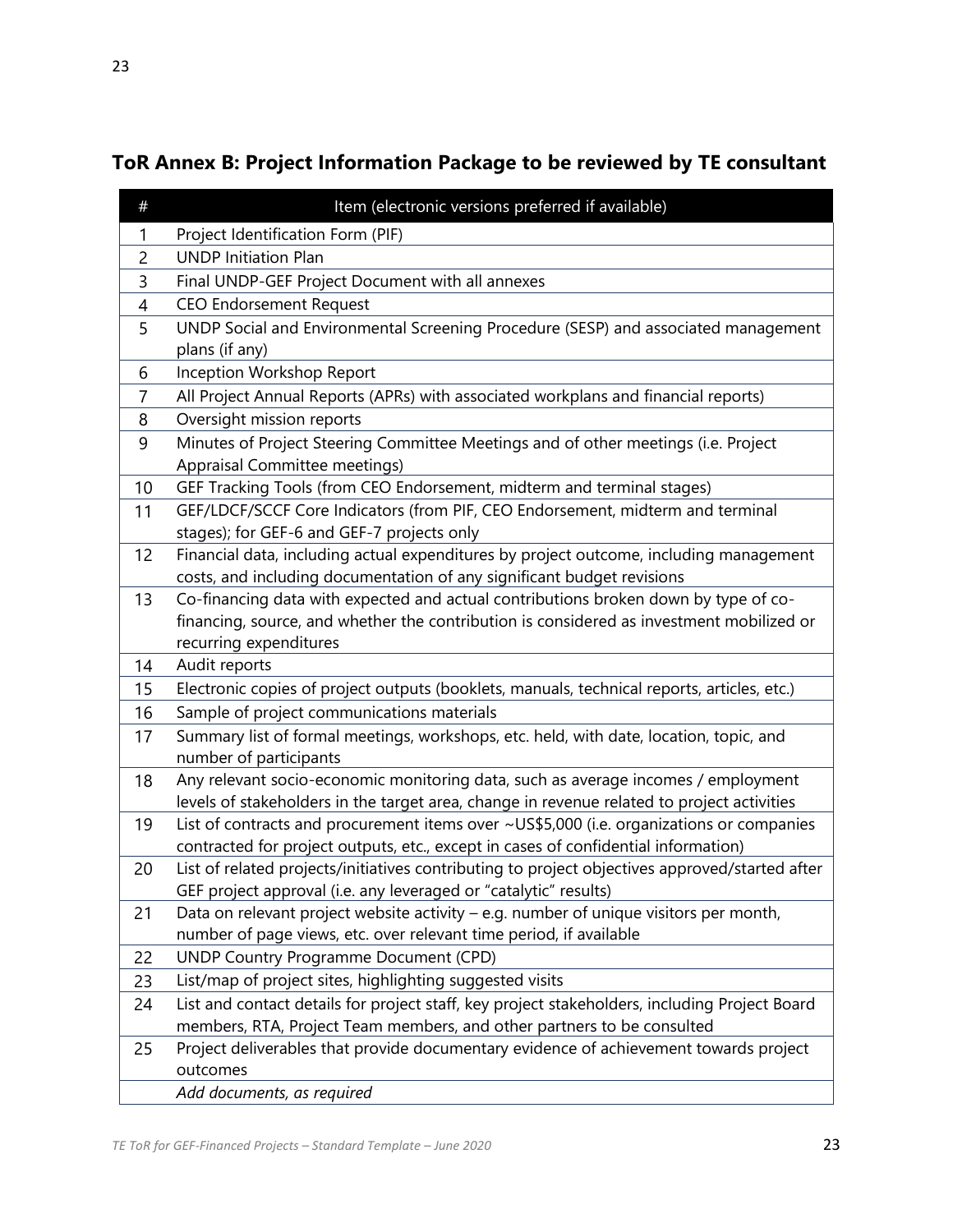## **ToR Annex C: Content of the TE report**

- i. Title page
	- Tile of UNDP-supported GEF-financed project
	- UNDP PIMS ID and GEF ID
	- TE timeframe and date of final TE report
	- Region and countries included in the project
	- GEF Focal Area/Strategic Program
	- Executing Agency, Implementing partner and other project partners
	- TE consultant members
- ii. Acknowledgements
- iii. Table of Contents
- iv. Acronyms and Abbreviations
- 1. Executive Summary (3-4 pages)
	- Project Information Table
	- Project Description (brief)
	- Evaluation Ratings Table
	- Concise summary of findings, conclusions and lessons learned
	- Recommendations summary table
- 2. Introduction (2-3 pages)
	- Purpose and objective of the TE
	- Scope
	- Methodology
	- Data Collection & Analysis
	- Ethics
	- Limitations to the evaluation
	- Structure of the TE report
- 3. Project Description (3-5 pages)
	- Project start and duration, including milestones
	- Development context: environmental, socio-economic, institutional, and policy factors relevant to the project objective and scope
	- Problems that the project sought to address: threats and barriers targeted
	- Immediate and development objectives of the project
	- Expected results
	- Main stakeholders: summary list
	- Theory of Change
- 4. Findings

(in addition to a descriptive assessment, all criteria marked with (\*) must be given a rating2) 4.1 Project Design/Formulation

• Analysis of Results Framework: project logic and strategy, indicators

<sup>2</sup> See ToR Annex F for rating scales.

*TE ToR for GEF-Financed Projects – Standard Template – June 2020* 24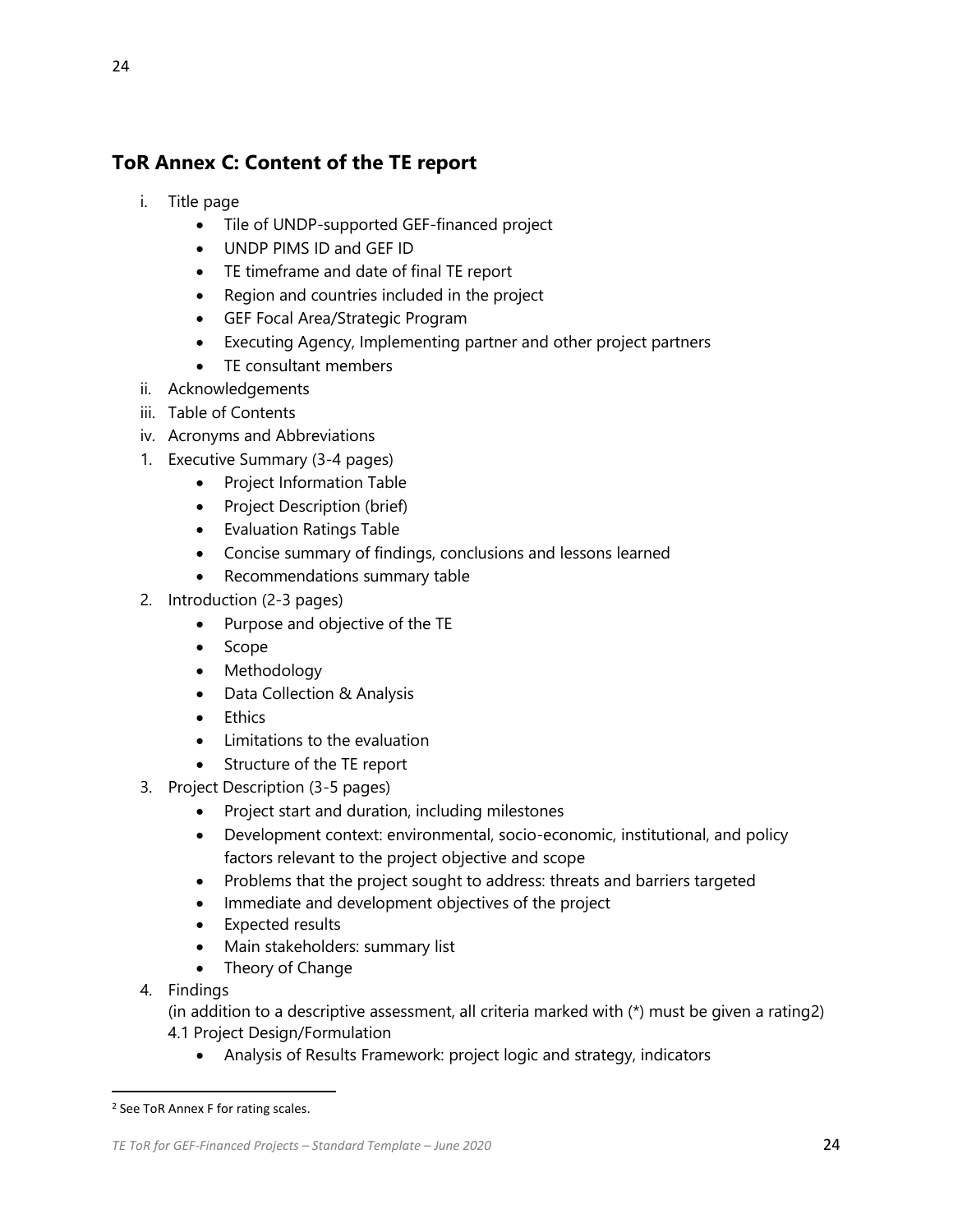- Assumptions and Risks
- Lessons from other relevant projects (e.g. same focal area) incorporated into project design
- Planned stakeholder participation
- Linkages between project and other interventions within the sector
- 4.1 Project Implementation
	- Adaptive management (changes to the project design and project outputs during implementation)
	- Actual stakeholder participation and partnership arrangements
	- Project Finance and Co-finance
	- Monitoring & Evaluation: design at entry (\*), implementation (\*), and overall assessment of M&E (\*)
	- UNDP implementation/oversight (\*) and Implementing Partner execution (\*), overall project implementation/execution (\*), coordination, and operational issues
	- Risk Management incl. Social and Environmental Standards (Safeguards)
- 4.2 Project Results
	- Progress towards objective and expected outcomes (\*)
	- Relevance (\*)
	- Effectiveness (\*)
	- Efficiency (\*)
	- Overall Outcome (\*)
	- Country ownership
	- Gender
	- Other Cross-cutting Issues
	- Sustainability: financial (\*), socio-economic (\*), institutional framework and governance (\*), environmental (\*), and overall likelihood (\*)
	- Country Ownership
	- Gender equality and women's empowerment
	- Cross-cutting Issues
	- GEF Additionality
	- Catalytic Role / Replication Effect
	- Progress to Impact
- 5. Main Findings, Conclusions, Recommendations & Lessons
	- Main Findings
	- Conclusions
	- Recommendations
	- Lessons Learned
- 6. Annexes
	- TE ToR (excluding ToR annexes)
	- TE Mission itinerary
	- List of persons interviewed
	- List of documents reviewed
	- Summary of field visits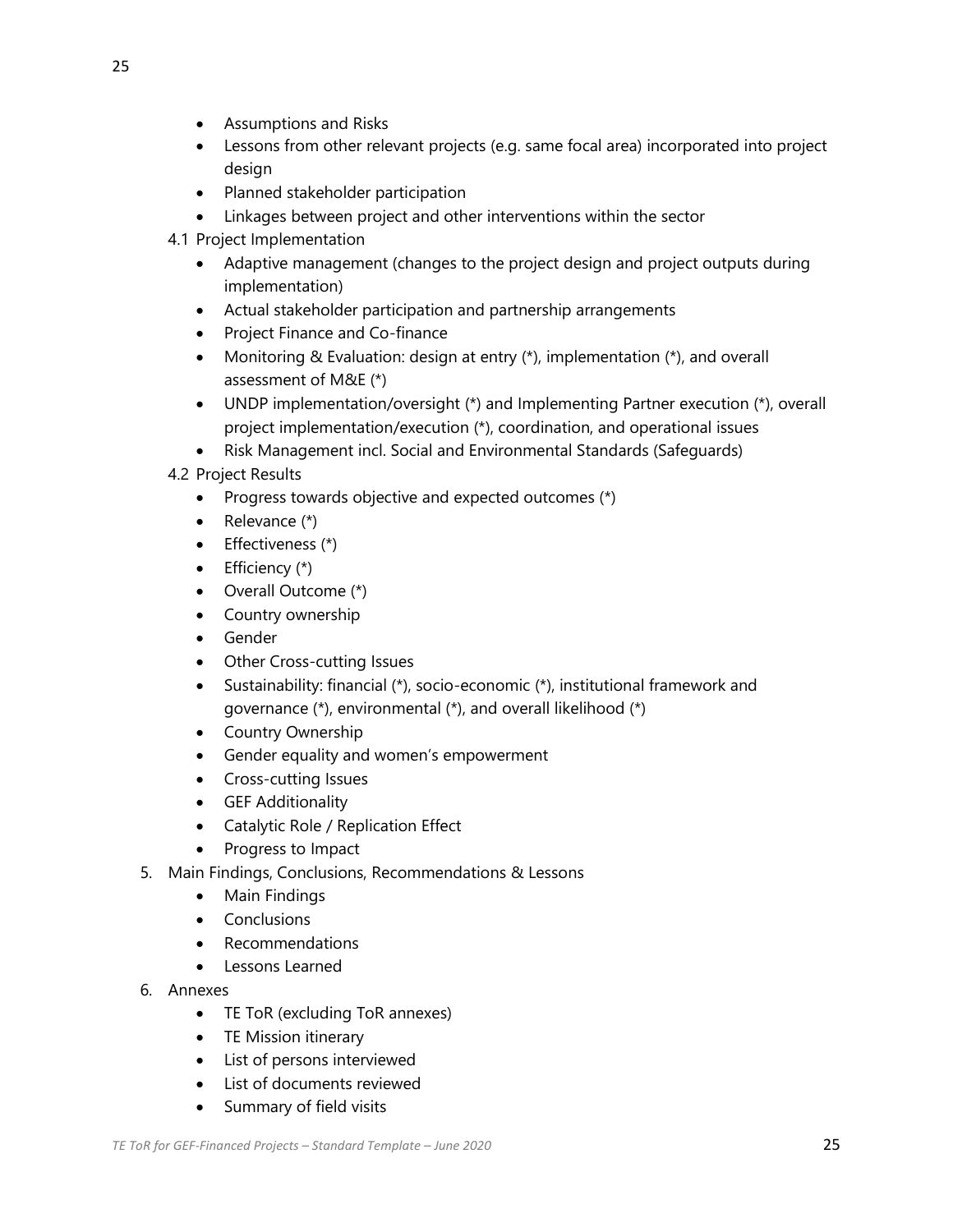- Evaluation Question Matrix (evaluation criteria with key questions, indicators, sources of data, and methodology)
- Questionnaire used and summary of results
- Co-financing tables (if not include in body of report)
- TE Rating scales
- Signed Evaluation Consultant Agreement form
- Signed UNEG Code of Conduct form
- Signed TE Report Clearance form
- *Annexed in a separate file*: TE Audit Trail
- *Annexed in a separate file:* relevant terminal GEF/LDCF/SCCF Core Indicators or Tracking Tools, as applicable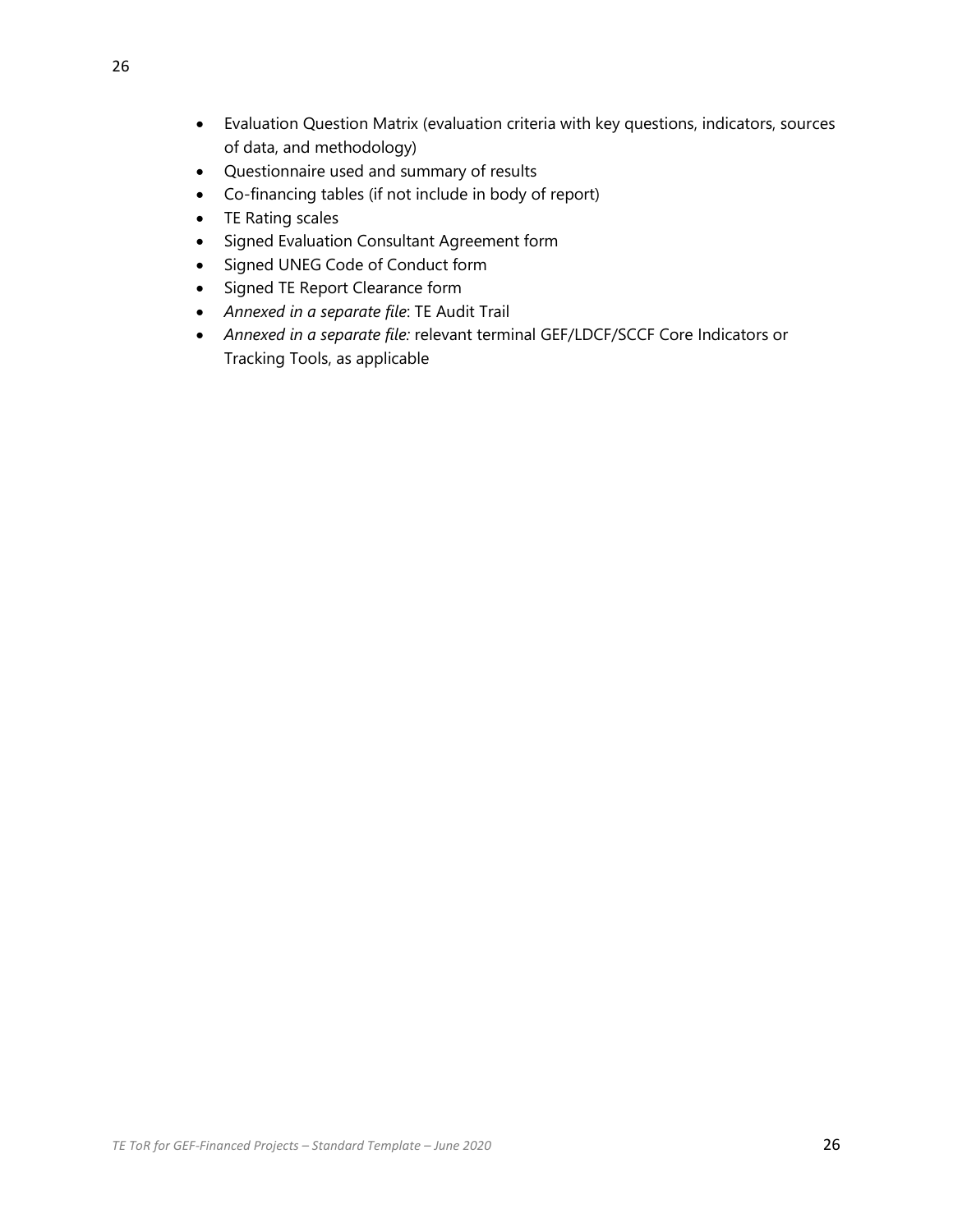| <b>Evaluative Criteria</b><br><b>Questions</b>                                                                                                                                      | <b>Indicators</b>                                                                                                                                                                                     | <b>Sources</b>                                                                                                                                                             | <b>Methodology</b>                                                                                                                 |  |  |  |
|-------------------------------------------------------------------------------------------------------------------------------------------------------------------------------------|-------------------------------------------------------------------------------------------------------------------------------------------------------------------------------------------------------|----------------------------------------------------------------------------------------------------------------------------------------------------------------------------|------------------------------------------------------------------------------------------------------------------------------------|--|--|--|
| Relevance: How does the project relate to the main objectives of the GEF Focal area, and to the<br>environment and development priorities a the local, regional and national level? |                                                                                                                                                                                                       |                                                                                                                                                                            |                                                                                                                                    |  |  |  |
| (include evaluative<br>questions)                                                                                                                                                   | (i.e. relationships established,<br>level of coherence between<br>project design and<br>implementation approach,<br>specific activities conducted,<br>quality of risk mitigation<br>strategies, etc.) | (i.e. project<br>documentation, national<br>policies or strategies,<br>websites, project staff,<br>project partners, data<br>collected throughout the<br>TE mission, etc.) | (i.e. document<br>analysis, data<br>analysis,<br>interviews with<br>project staff,<br>interviews with<br>stakeholders,<br>$etc.$ ) |  |  |  |
| achieved?                                                                                                                                                                           | Effectiveness: To what extent have the expected outcomes and objectives of the project been                                                                                                           |                                                                                                                                                                            |                                                                                                                                    |  |  |  |
|                                                                                                                                                                                     |                                                                                                                                                                                                       |                                                                                                                                                                            |                                                                                                                                    |  |  |  |
| standards?                                                                                                                                                                          | Efficiency: Was the project implemented efficiently, in line with international and national norms and                                                                                                |                                                                                                                                                                            |                                                                                                                                    |  |  |  |
|                                                                                                                                                                                     |                                                                                                                                                                                                       |                                                                                                                                                                            |                                                                                                                                    |  |  |  |
|                                                                                                                                                                                     | Sustainability: To what extent are there financial, institutional, socio-political, and/or environmental<br>risks to sustaining long-term project results?                                            |                                                                                                                                                                            |                                                                                                                                    |  |  |  |
| Gender equality and women's empowerment: How did the project contribute to gender equality and<br>women's empowerment?                                                              |                                                                                                                                                                                                       |                                                                                                                                                                            |                                                                                                                                    |  |  |  |
|                                                                                                                                                                                     |                                                                                                                                                                                                       |                                                                                                                                                                            |                                                                                                                                    |  |  |  |
|                                                                                                                                                                                     | Impact: Are there indications that the project has contributed to, or enabled progress toward<br>reduced environmental stress and/or improved ecological status?                                      |                                                                                                                                                                            |                                                                                                                                    |  |  |  |
|                                                                                                                                                                                     | (Expand the table to include questions for all criteria being assessed: Monitoring & Evaluation, UNDP<br>oversight/implementation, Implementing Partner Execution, cross-cutting issues, etc.)        |                                                                                                                                                                            |                                                                                                                                    |  |  |  |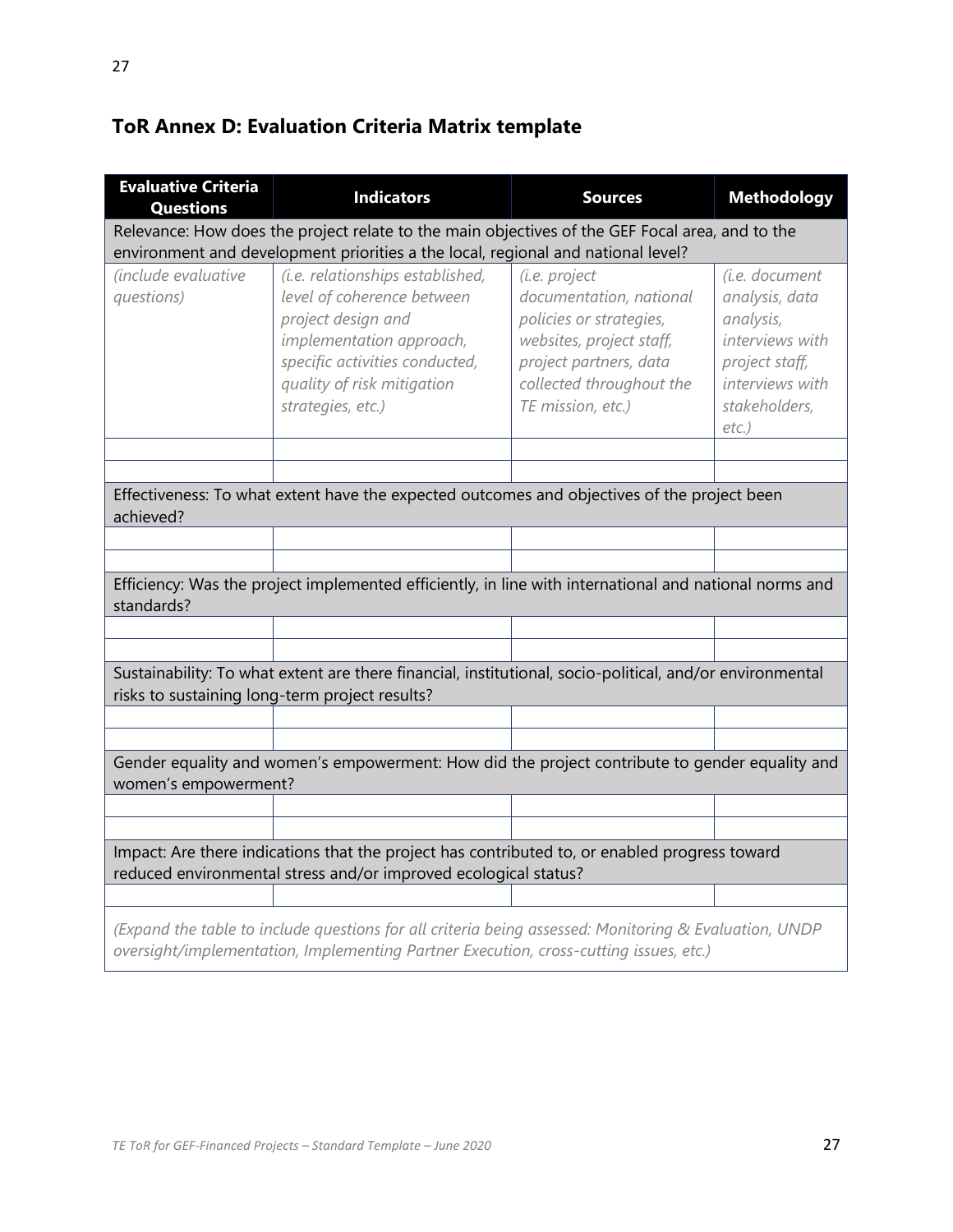#### **ToR Annex E: UNEG Code of Conduct for Evaluators**

Independence entails the ability to evaluate without undue influence or pressure by any party (including the hiring unit) and providing evaluators with free access to information on the evaluation subject. Independence provides legitimacy to and ensures an objective perspective on evaluations. An independent evaluation reduces the potential for conflicts of interest which might arise with self-reported ratings by those involved in the management of the project being evaluated. Independence is one of ten general principles for evaluations (together with internationally agreed principles, goals and targets: utility, credibility, impartiality, ethics, transparency, human rights and gender equality, national evaluation capacities, and professionalism).

#### **Evaluators/Consultants:**

- 1. Must present information that is complete and fair in its assessment of strengths and weaknesses so that decisions or actions taken are well founded.
- 2. Must disclose the full set of evaluation findings along with information on their limitations and have this accessible to all affected by the evaluation with expressed legal rights to receive results.
- 3. Should protect the anonymity and confidentiality of individual informants. They should provide maximum notice, minimize demands on time, and respect people's right not to engage. Evaluators must respect people's right to provide information in confidence, and must ensure that sensitive information cannot be traced to its source. Evaluators are not expected to evaluate individuals, and must balance an evaluation of management functions with this general principle.
- 4. Sometimes uncover evidence of wrongdoing while conducting evaluations. Such cases must be reported discreetly to the appropriate investigative body. Evaluators should consult with other relevant oversight entities when there is any doubt about if and how issues should be reported.
- 5. Should be sensitive to beliefs, manners and customs and act with integrity and honesty in their relations with all stakeholders. In line with the UN Universal Declaration of Human Rights, evaluators must be sensitive to and address issues of discrimination and gender equality. They should avoid offending the dignity and self-respect of those persons with whom they come in contact in the course of the evaluation. Knowing that evaluation might negatively affect the interests of some stakeholders, evaluators should conduct the evaluation and communicate its purpose and results in a way that clearly respects the stakeholders' dignity and self-worth.
- 6. Are responsible for their performance and their product(s). They are responsible for the clear, accurate and fair written and/or oral presentation of study imitations, findings and recommendations.
- 7. Should reflect sound accounting procedures and be prudent in using the resources of the evaluation.
- 8. Must ensure that independence of judgement is maintained, and that evaluation findings and recommendations are independently presented.
- 9. Must confirm that they have not been involved in designing, executing or advising on the project being evaluated and did not carry out the project's Mid-Term Review.

#### **Evaluation Consultant Agreement Form**

| Agreement to abide by the Code of Conduct for Evaluation in the UN System: |
|----------------------------------------------------------------------------|
|----------------------------------------------------------------------------|

| Name of Evaluator: |  |
|--------------------|--|
|                    |  |
|                    |  |
|                    |  |

Name of Consultancy Organization (where relevant):

I confirm that I have received and understood and will abide by the United Nations Code of Conduct for Evaluation.

| Signed at | $\sim$<br>ʻidl |  |
|-----------|----------------|--|
|           |                |  |

Signature: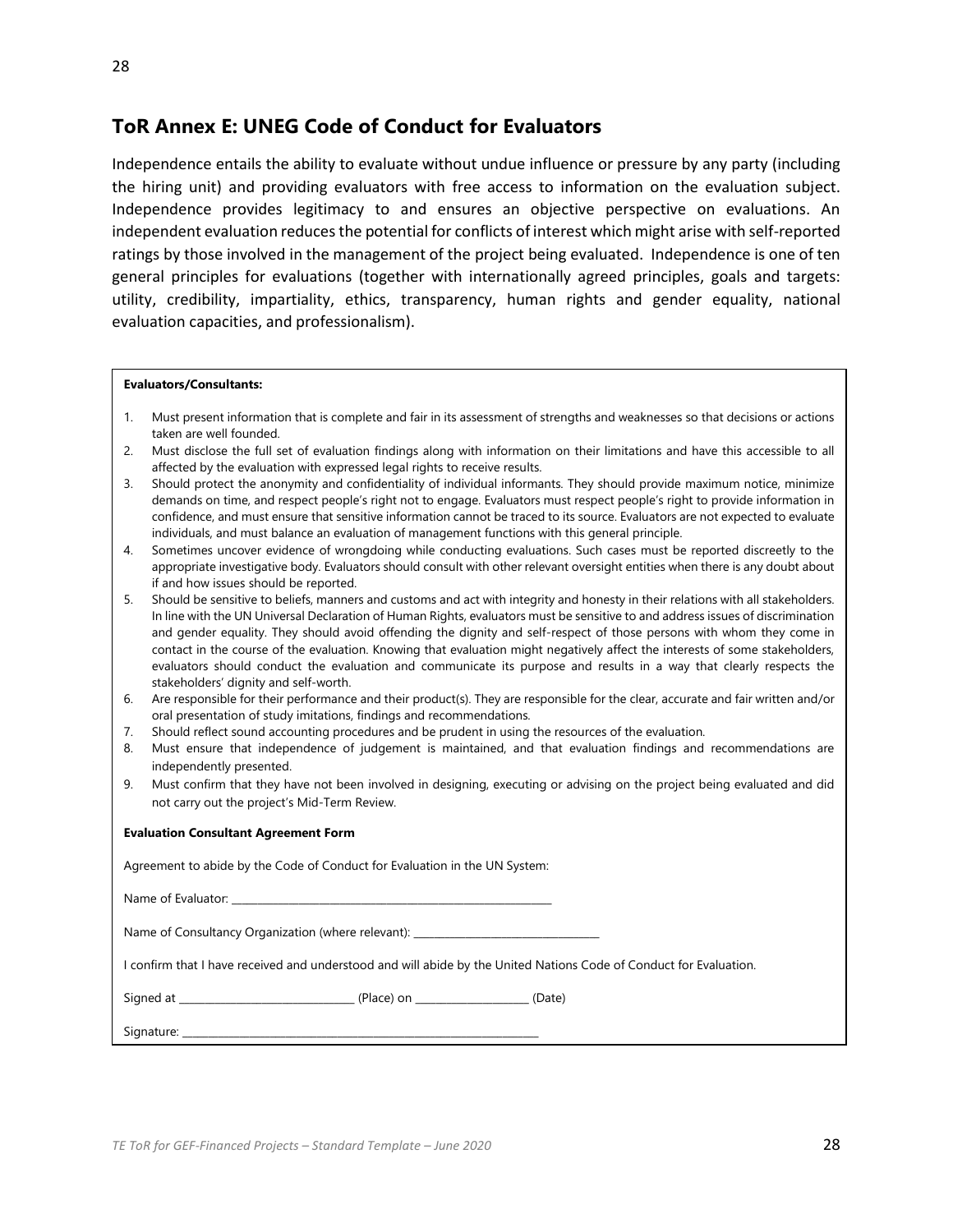## **ToR Annex F: TE Rating Scales & Evaluation Ratings Table**

| <b>TE Rating Scales</b>                                                                                                                                                                                                                                                                                                                                                                                                                                                                                                                                                                                              |                                                                                                                                                                                                                                                                                                                                                                         |  |  |  |
|----------------------------------------------------------------------------------------------------------------------------------------------------------------------------------------------------------------------------------------------------------------------------------------------------------------------------------------------------------------------------------------------------------------------------------------------------------------------------------------------------------------------------------------------------------------------------------------------------------------------|-------------------------------------------------------------------------------------------------------------------------------------------------------------------------------------------------------------------------------------------------------------------------------------------------------------------------------------------------------------------------|--|--|--|
| Ratings for Outcomes, Effectiveness, Efficiency,<br>M&E, Implementation/Oversight, Execution,<br>Relevance                                                                                                                                                                                                                                                                                                                                                                                                                                                                                                           | Sustainability ratings:                                                                                                                                                                                                                                                                                                                                                 |  |  |  |
| $6$ = Highly Satisfactory (HS): exceeds<br>expectations and/or no shortcomings<br>$5 =$ Satisfactory (S): meets expectations<br>and/or no or minor shortcomings<br>$4$ = Moderately Satisfactory (MS): more or less<br>meets expectations and/or some<br>shortcomings<br>3 = Moderately Unsatisfactory (MU):<br>somewhat below expectations and/or<br>significant shortcomings<br>$2 =$ Unsatisfactory (U): substantially below<br>expectations and/or major shortcomings<br>1 = Highly Unsatisfactory (HU): severe<br>shortcomings<br>Unable to Assess (U/A): available information<br>does not allow an assessment | $4 =$ Likely (L): negligible risks to sustainability<br>3 = Moderately Likely (ML): moderate risks to<br>sustainability<br>2 = Moderately Unlikely (MU): significant risks<br>to sustainability<br>$1 =$ Unlikely (U): severe risks to sustainability<br>Unable to Assess (U/A): Unable to assess the<br>expected incidence and magnitude of risks to<br>sustainability |  |  |  |

| <b>Evaluation Ratings Table</b>             |            |  |  |
|---------------------------------------------|------------|--|--|
| Monitoring & Evaluation (M&E)               | Rating $3$ |  |  |
| M&E design at entry                         |            |  |  |
| M&E Plan Implementation                     |            |  |  |
| Overall Quality of M&E                      |            |  |  |
| Implementation & Execution                  | Rating     |  |  |
| Quality of UNDP Implementation/Oversight    |            |  |  |
| Quality of Implementing Partner Execution   |            |  |  |
| Overall quality of Implementation/Execution |            |  |  |
| <b>Assessment of Outcomes</b>               | Rating     |  |  |
| Relevance                                   |            |  |  |
| <b>Effectiveness</b>                        |            |  |  |
| Efficiency                                  |            |  |  |
| <b>Overall Project Outcome Rating</b>       |            |  |  |

<sup>3</sup> Outcomes, Effectiveness, Efficiency, M&E, I&E Execution, Relevance are rated on a 6-point rating scale: 6 = Highly Satisfactory (HS), 5 = Satisfactory (S), 4 = Moderately Satisfactory (MS), 3 = Moderately Unsatisfactory (MU), 2 = Unsatisfactory (U), 1 = Highly Unsatisfactory (HU). Sustainability is rated on a 4-point scale: 4 = Likely (L), 3 = Moderately Likely (ML), 2 = Moderately Unlikely (MU), 1 = Unlikely (U)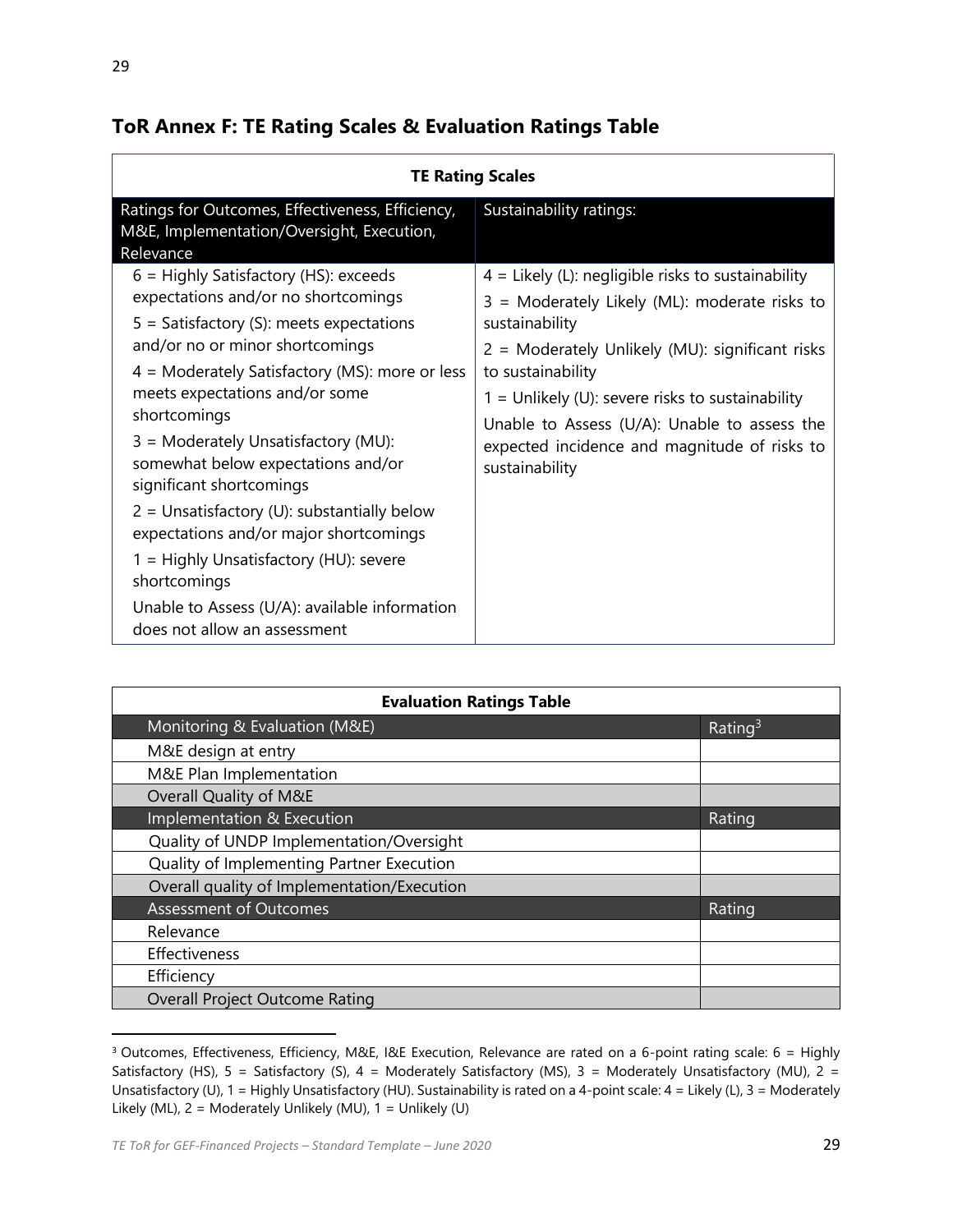| Sustainability                         | Rating |
|----------------------------------------|--------|
| Financial resources                    |        |
| Socio-political/economic               |        |
| Institutional framework and governance |        |
| Environmental                          |        |
| Overall Likelihood of Sustainability   |        |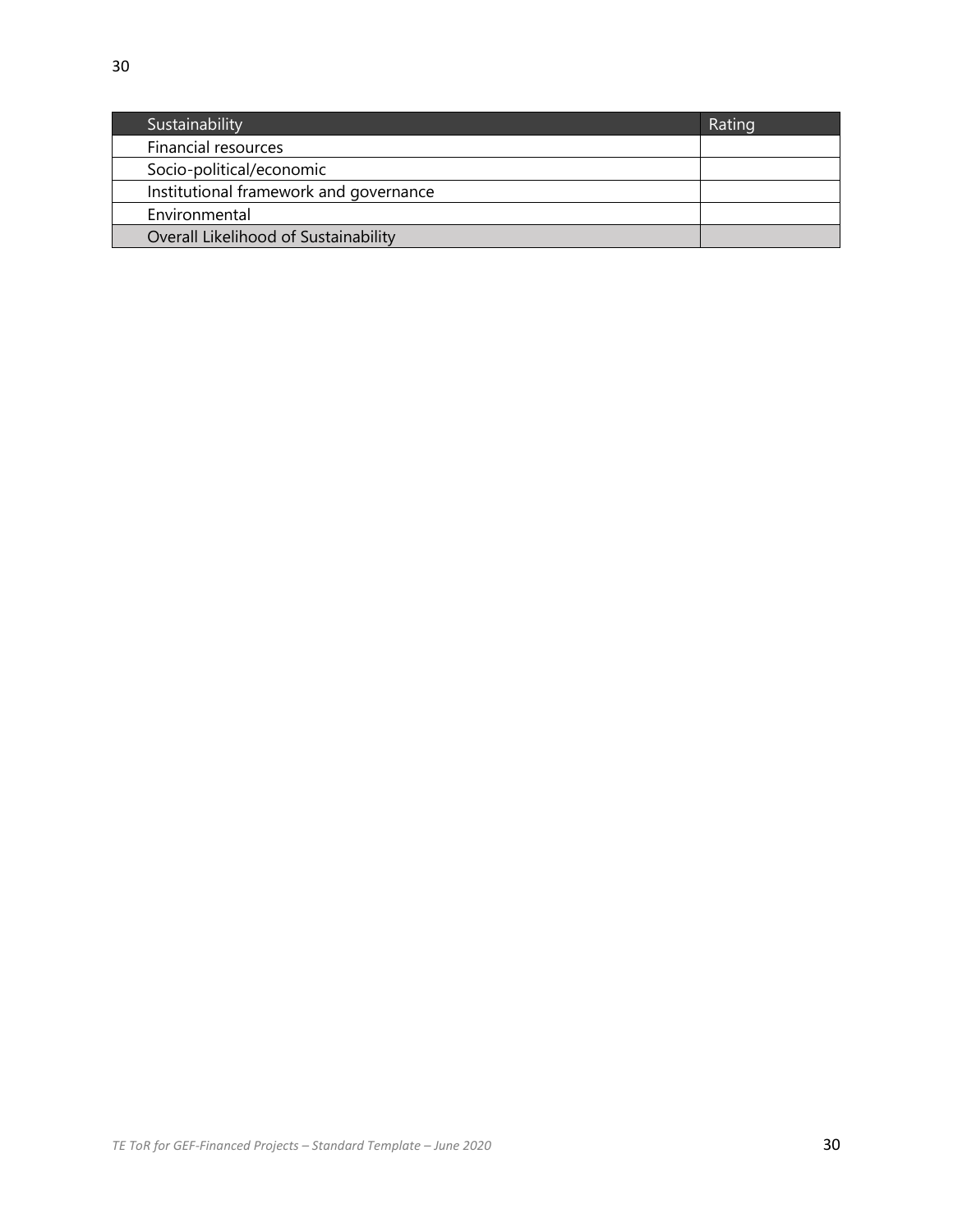# **ToR Annex G: TE Report Clearance Form**

| Terminal Evaluation Report for (Project Title & UNDP PIMS ID) Reviewed and Cleared By:                                                                                                                                        |  |  |  |  |
|-------------------------------------------------------------------------------------------------------------------------------------------------------------------------------------------------------------------------------|--|--|--|--|
| <b>Commissioning Unit (M&amp;E Focal Point)</b>                                                                                                                                                                               |  |  |  |  |
|                                                                                                                                                                                                                               |  |  |  |  |
|                                                                                                                                                                                                                               |  |  |  |  |
| <b>Regional Technical Advisor (Nature, Climate and Energy)</b>                                                                                                                                                                |  |  |  |  |
| Name: Name: Name: Name: Name: Name: Name: Name: Name: Name: Name: Name: Name: Name: Name: Name: Name: Name: Name: Name: Name: Name: Name: Name: Name: Name: Name: Name: Name: Name: Name: Name: Name: Name: Name: Name: Name: |  |  |  |  |
|                                                                                                                                                                                                                               |  |  |  |  |
|                                                                                                                                                                                                                               |  |  |  |  |